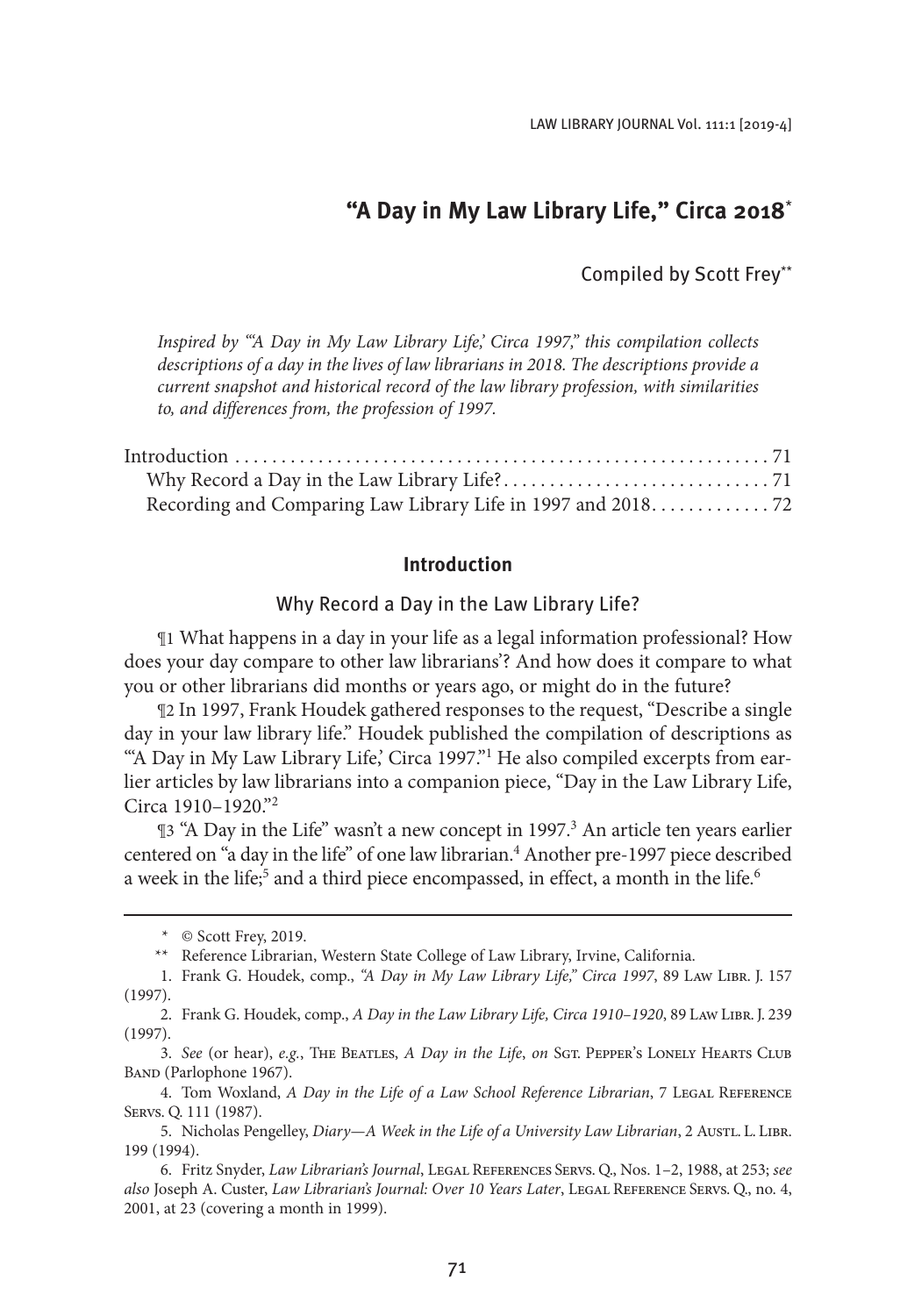¶4 Since 1997, various law librarians have recorded, in some form, a "day in the life." Perhaps most prominently, AALL held a "Day in the Life" photo contest annually from 2005 through 2016.7 A 2007 issue of *Law Library Lights* was devoted to "A Day in the Life of a Law Librarian."<sup>8</sup> And other articles have described a "day in the life" or something similar.<sup>9</sup>

¶5 Why might we depict a day in the law library life to fellow legal information professionals or beyond?<sup>10</sup> I suspect the main reason is that informing people about what we do relates to what we do in general: connecting people with information. Giving information about our daily work sheds light on services that can help people find legal information.

¶6 A side benefit of recording information about what we do is that we—and future readers—can learn about law librarians' work over time.<sup>11</sup> Using this and Houdek's articles, one may compare law librarians' activities in the 1910s, 1997, and 2018. And future legal information professionals may compare their workdays with prior days.

## Recording and Comparing Law Library Life in 1997 and 2018

¶7 I came across Houdek's compilations in 2017, 20 years after they were published<sup>12</sup>—and 100 years after the law library life of the 1910s.<sup>13</sup> This serendipity led me to propose a sequel. $14$ 

¶8 As Houdek did,15 I solicited contributions from a large group of legal information professionals, requesting them each to "describe a single day in your law library/legal information professional life."16 I asked them to choose a day in the

10. Alternatively, why might we describe what we do, without limitation to one person on one day? Describing a day in a library may involve the activities of other librarians and may benefit from the context of other days. *See* Cynthia Brown & Allison C. Reeve, *At Littler Mendelson, Tradition Meets Innovation*, *infra* at 80, ¶38 ("addressing one day's activity requires a broad view of the myriad activities swirling in the department").

11. *See* Houdek, *supra* note 1, at 157 (indicating that the 1997 compilation sketched "for current readers, but also for those of tomorrow, what it is like to be a librarian"); Houdek, *supra* note 2, at 240 (the quotations in the 1910s compilation were "not just for historical interest but also for what they tell us about ourselves and the defining issues of our profession").

12. *Cf.* BEATLES, *supra* note 3 ("It was twenty years ago today . . .").

13. I had a preexisting interest in the history of law librarians' views, including librarians of the 1910s. *See* Scott Frey, *A History of the Future of Law Libraries*, AALL Spectrum, June 2015, at 9.

14. I am grateful to Frank G. Houdek and James E. Duggan for encouraging and providing advice for my work on this project.

15. *See* Houdek, *supra* note 1, at 158.

16. I included legal information professionals outside law libraries among my solicitations.

<sup>7.</sup> *See* AALL, *2016 Day in the Life Photo Contest*, https://web.archive.org/web/20161121094647 /http://aallnet.org/hc/NewsCallout/2016DILContest.html; Holly M. Riccio, *A Day in the Life of the Law—AALL Public Relations Committee to Sponsor Photo Contest That Showcases the Profession*, AALL Spectrum, Dec. 2004, at 6.

<sup>8.</sup> *See* 50 Law Libr. Lights, no. 2, 2007. Another issue focused on the "Life Cycle of a Law Librarian." 51 LAW LIBR. LIGHTS, no. 4, 2008.

<sup>9.</sup> *See*, *e.g.*, Todd Bennett, *A Day in the Life of a Law Librarian*, RECORDER (June 26, 2006), available on Lexis Advance, https://advance.lexis.com/api/permalink/1c0e4f51-2ed2-4837-a011 -02f523f6919d/?context=1000516; Jamie Sommer, *A Day in the Life: U of I Library Student Visits CALL Libraries*, CALL Bull., Summer 2010, at 26; *cf.* Library Day in the Life Project, http:// librarydayinthelife.pbworks.com/w/page/16941198/FrontPage [https://perma.cc/DX8F-QP28] (eight rounds from July 2008 to February 2012, "librarians, library staff and library students from all over the globe shared a day (or week) in their life through blog posts, photos, video and Twitter updates").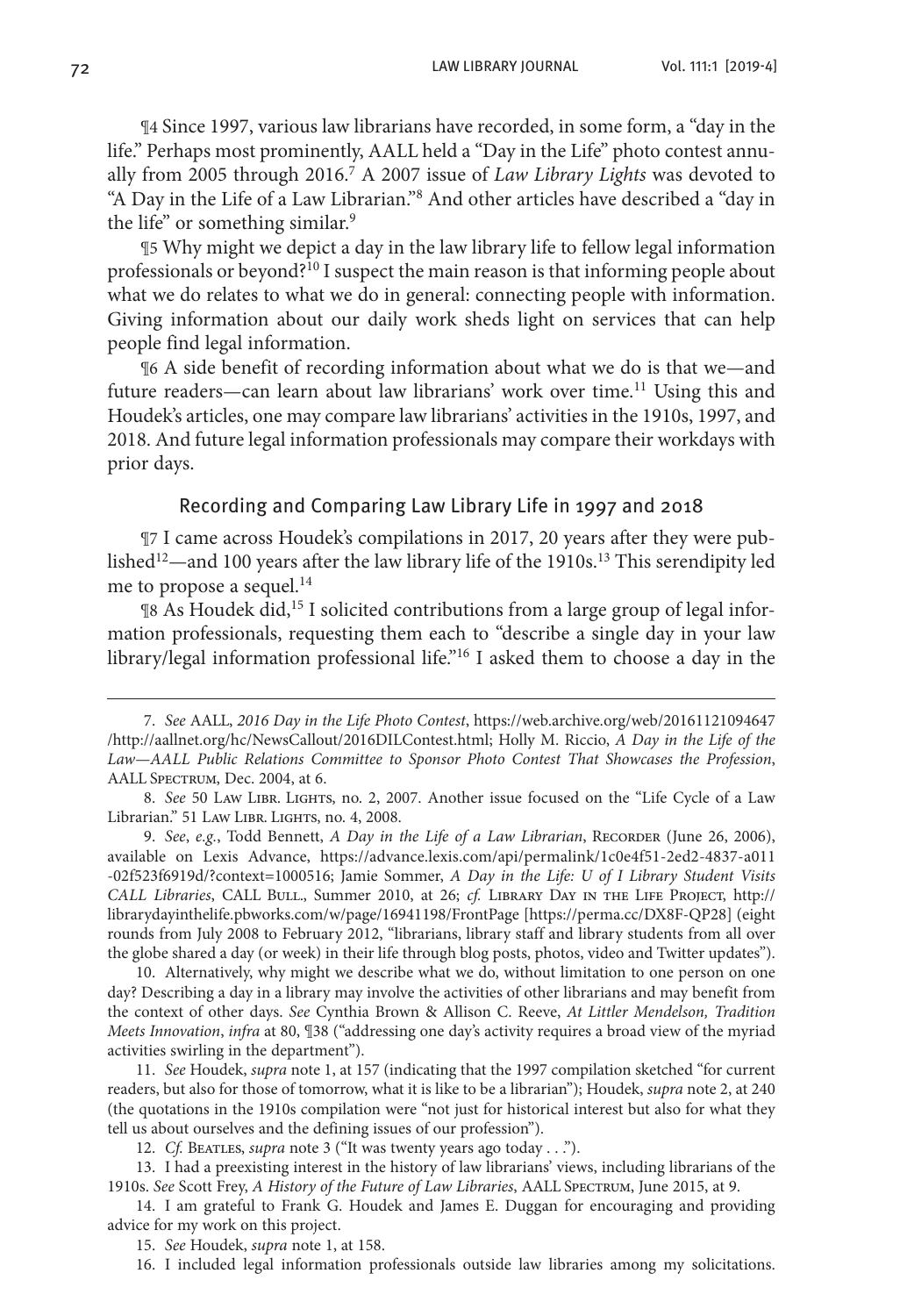second half of January 2018,<sup>17</sup> and to provide the title and nature of their position and a bit of context for their story (for example, their level of experience, the nature of the library).

¶9 Six 2018 responders also participated in 1997. Ten are new to this project. The participants are directors, associate or assistant directors, public service librarians, and technical service librarians, with various job titles. They work in academic, law firm, county, and court law libraries. Their workplaces are located in sixteen states in various parts of the country.

¶10 I expected that law librarians' roles and daily activities in 2018 would be similar in essence to those in 1997. However, I also anticipated that the details especially regarding technology and, to some extent, the settings and staff sizes would have changed.<sup>18</sup>

¶11 I leave it to each reader to discern key similarities or differences between the 1997 and 2018 descriptions. But I have a few observations regarding technology.

¶12 In 1997, legal research was shifting from physical materials to online resources,<sup>19</sup> and the Internet and computer technology were having a growing impact on librarians and libraries.<sup>20</sup> By 2018, the shift had largely occurred, though print materials still matter.<sup>21</sup> Moreover, technology has changed, though one may debate whether the changes are evolutionary or revolutionary.<sup>22</sup>

18. *See* Kelly Kunsch, *The Way We Were and What We "B,"* Legal Reference Servs. Q., no. 1, 2002, at 97 (comparing reference librarianship at that time to twenty years' prior and concluding, "The job of being a reference librarian has stayed the same in that we still strive to accurately provide the necessary information in an expedient and pleasant manner. The job is different, however, not only in the tools we use, but also in the context we work within." *Id.* at 109.).

19. *See*, *e.g.*, *Dwight King*, *in* Houdek, *supra* note 1, at 187 ("Realizing that Net skills are vital for a reference librarian, I've vowed to spend more time becoming one with my Netscape."). *But cf. Joe K. Stephen*s, *in* Houdek, *supra* note 1, at 208 ("Influenced more by the hyperbole of the Information Age than by first-hand knowledge, many judges believe that books—and libraries—will be obsolete within a very few years, and some argue that it is a waste to put any more of the taxpayers' money into books."). Incidentally, the 1997 compilation contained only one reference to card catalogs: "our old catalog, a dying breed in state court libraries." Janice K. Shull, *Snapshop of a Cataloger, or What Does a Systems Librarian Really Do?*, *in* Houdek, *supra* note 1, at 204.

20. *See*, *e.g.*, Karen Westwood, *Life on the Phone*, *in* Houdek, *supra* note 1, at 231 (while concluding that the phone was more important technology to her work than a computer, also noting "I use the Internet whenever possible, am getting to be an expert online searcher, and delve into other library catalogs by dialing in.").

21. *See* Ellie Margolis & Kristen Murray, *Using Information Literacy to Prepare Practice-Ready Graduates*, 39 U. Haw. L. Rev. 1, 3–4 (2016):

New graduates are likely to encounter a divide between their tech-heavy lives and the less technological world of those they are working for. When new lawyers enter practice, expected to be "practice-ready" from day one, they will have to be able to use both old and new technologies to carry out the tasks of lawyering and be able to bridge the gap between them, conversant in both languages and able to adapt to the rapidly changing world of law practice.

22. One of the librarians in 1997 asserted that "our profession is, always has been, and always will be, dedicated to helping people locate and use legal information. It makes no difference how automated our methods might become; there is a person behind every request we fill." *J. Wesley Cochran*,

However, the people who chose to participate are essentially all law librarians working in law libraries. One of the law firm librarians works in an "Information Resource Center." Carol Bannen, *A Day in the Life of a Law Firm Librarian and Records Director Redux*, *infra*, at 77 n.\* ; Carol Bannen, *A Day in the Life of a Law Firm Librarian and Records Manager*, *in* Houdek, *supra* note 1, at 162 n.\*, 163 ("the Information Resource Center (a.k.a. the library)"). Another firm's library is called the "Knowledge Desk." Brown & Reeve, *supra* note 10, at 80, ¶40.

<sup>17.</sup> The first day of the time frame was Tuesday, January 16, since Monday, January 15, was a holiday (Martin Luther King, Jr., Day).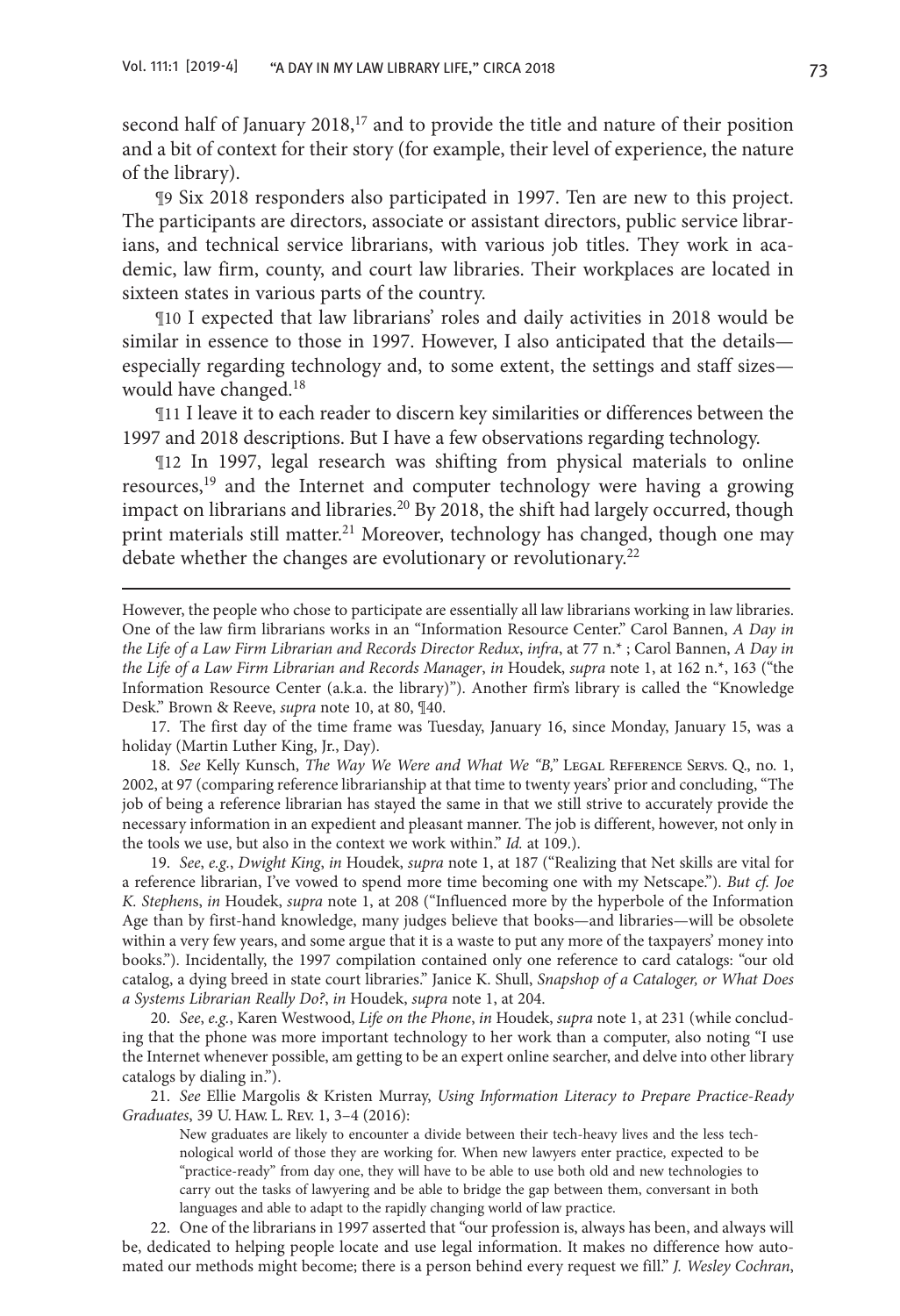¶13 I think it is both illuminating and fun to find technology-related terms that appeared in the 1997 descriptions of law library days but not in the 2018 descriptions, or vice versa.<sup>23</sup>

¶14 For example: 1997:

- $r$ olode $x^{24}$
- $terminals<sup>25</sup>$
- "East Coast Internet addresses"<sup>26</sup>
- "dialing in" $27$
- $\bullet$  fax<sup>28</sup>
- $\bullet$  CD-ROM<sup>29</sup>
- computer-assisted legal research/CALR $^{30}$
- $\bullet$  microforms<sup>31</sup>
- $\bullet$  floppy disk<sup>32</sup>

*in* Houdek, *supra* note 1, at 167–68. However, patrons may make different requests to law librarians in light of technological changes. And technology may change how the work is done. *See*, *e.g.*, Nancy L. Strohmeyer, *The Day of the Dwarfs*, *in* Houdek, *supra* note 1, at 220–21 ("I dream of the day when I can do a computerized rendition of my lecture, complete with digitized graphical images sent out to the networked computers of the students. It could happen; it's not just a fairy tale anymore.").

23. Of course, some technology is largely the same, such as email. In addition to technology, you might also compare product names—e.g., for legal research platforms or integrated library systems—or cultural references in 1997 and 2018. My favorite is "face-book," Laura Orr, *It's a Small Fish—Someone's Got to Duplicate It*, *in* Houdek, *supra* note 1, at 198; surprisingly, "Facebook" doesn't appear in the 2018 contributions. You'll find differences in capitalization—e.g., "WESTLAW" in 1997 versus "Westlaw" in 2018—and hyphenation—e.g., "e-mail" versus "email." Also, some terms take on new meetings—an "index" might refer to a listing of terms and page numbers in the back of a book in 1997 but alternatively to searchable terms in a database in 2018. *See* Victoria Szymczak, *Emergency Meetings and an Eclectic Hum*, *infra*, at 95; Della H. Darby, *Metadata and So Much More*, *infra*, at 85.

24. Rhea Ballard-Thrower, *If Only the Desk Could Talk*, *in* Houdek, *supra* note 1, at 161.

25. Bannen, *Records Manager*, *supra* note 16, at 163; Ladd Brown, *Internet '97*, *in* Houdek, *supra* note 1, at 165; Robert C. Vreeland, *What Do You "Do," Anyway?*, *in* Houdek, *supra* note 1, at 228.

26. Bannen, *Records Manager*, *supra* note 16, at 163 ("[W]e find out that our Internet provider has lost the connection in Chicago and we can't contact any East Coast Internet addresses.").

27. Westwood, *supra* note 20, at 231 ("delve into other library catalogs by dialing in"); *see also* Shull, *supra* note 19, at 204 ("I enter OCLC via the Internet, a faster, easier, and cheaper method than using a dedicated phone line as we did formerly.").

28. *E.g.*, Brown, *supra* note 25, at 165. Brown also uses the term "telefacsimiles"—apparently as deliberately antiquated language. *Id.*

29. Karen Brunner, *No Two Days are Alike . . .* , *in* Houdek, *supra* note 1, at 166; James E. Duggan, *It's a Mad, Mad, Mad, Mad, Mad World*, *in* Houdek, *supra* note 1, at 170; Patricia Wellinger, *Rushing Today, Preparing for Tomorrow*, *in* Houdek, *supra* note 1, at 228. One librarian in 1997 refers to "CD-ROM technologies, networks, towers, jukeboxes, terminators (!), and SCSI cards . . . ." Mark Mackler, *A Day in My Law Library Life, or It's Never Easy*, *in* Houdek, *supra* note 1, at 191.

30. *J. Wesley Cochran*, *supra* note 22, at 167; Duggan, *supra* note 29, at 170; Vreeland, *supra* note 25, at 227. A librarian in 2018 says, "I need to provide training on what folks used to call CALR but now is simply: legal research training." Anna Russell, *A Day in the Life of an Alaska District Law Librarian: "It's Snowing and There Might Be Moose," infra*, at 93, ¶114.

31. *E.g.*, Jean McKnight, *My Day at Work (and You're Welcome to It)*, *in* Houdek, *supra* note 1, at 192. The only reference I noticed to microforms in the 2018 descriptions came in conjunction with the phrase "as we contemplate purging fiche and film." Merle J. Slyhoff, *Dear Diary—Fast Forward 21 Years . . .* , *infra*, at 94, ¶129.

32. Melissa Serfass, *A Job with a Slash in It*, *in* Houdek, *supra* note 1, at 202; Mary Whisner, *It's the Variety*, *in* Houdek, *supra* note 1, at 232.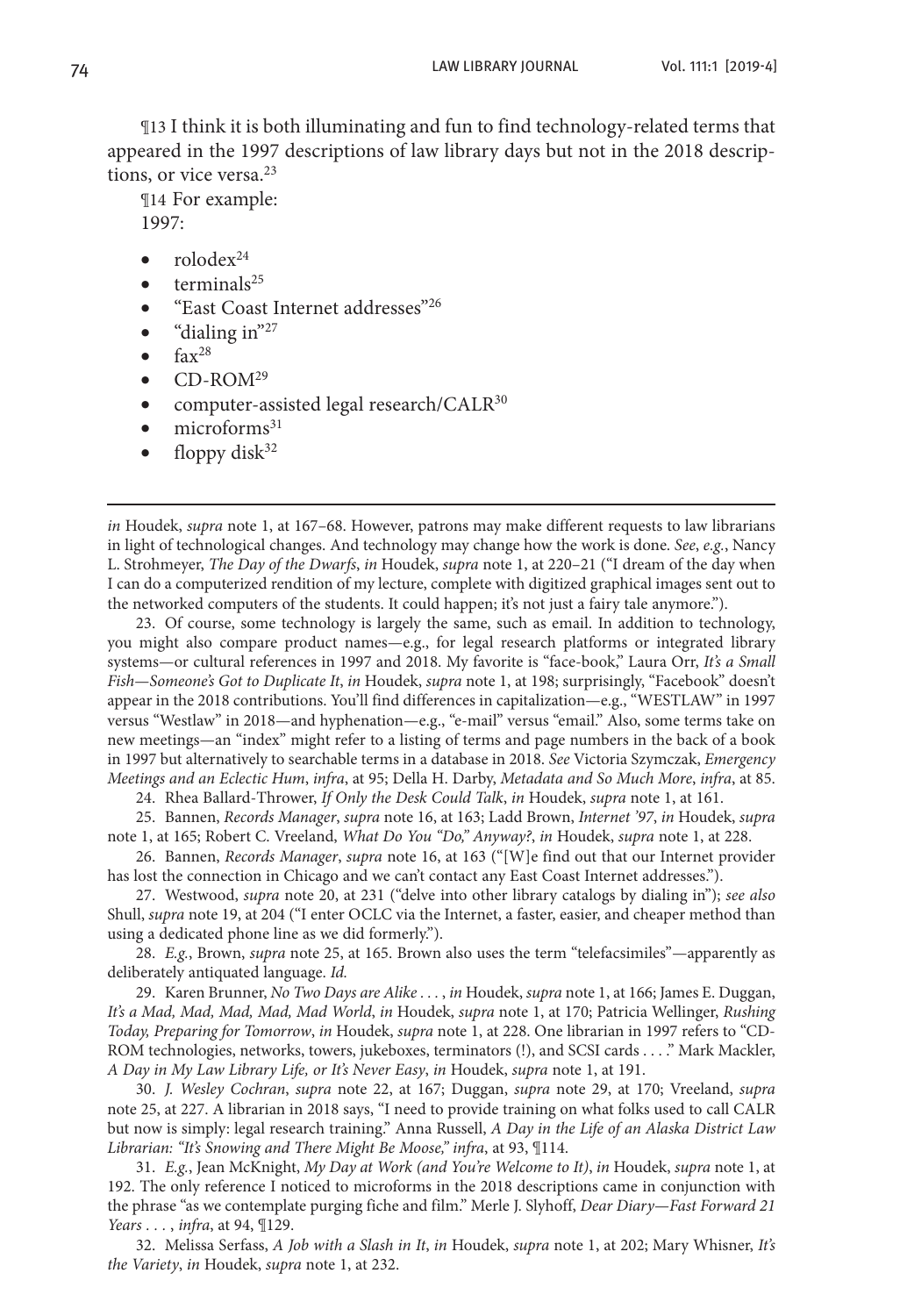• video and audio tapes $33$ 

2018:

- $HeinOnline<sup>34</sup>$
- $\bullet$  iPad<sup>35</sup>
- $\bullet$  institutional repository<sup>36</sup>
- $\bullet$  streaming<sup>37</sup>
- blockchain and smart contracts<sup>38</sup>
- document automation<sup>39</sup>
- scanning, digitization $40$
- $\bullet$  metadata<sup>41</sup>
- $\bullet$  e-books<sup>42</sup>
- $\bullet$  blogs<sup>43</sup>

¶15 A disclaimer: a compilation article like this one cannot provide a complete record.<sup>44</sup> This article consists of writings by several legal information professionals during one period of time in the United States. The participants do not include most legal information professionals and none in other countries. They do not include paraprofessionals or other library staff members. The descriptions do not include audio or video. They might omit painful or difficult subjects—such as harassment or discrimination<sup>45</sup>—and activities that are deemed unimportant.

¶16 But we know from training and experience that while we cannot provide perfect information, we can provide good information that suffices (or more than suffices) for the user's needs. Descriptions by several law librarians can be a helpful

36. Brown, *supra* note 35, at 84, ¶59; *see also* Sharon Bradley, *A Day in the Life of a Special Collections Librarian*, *infra*, at 79 n.48 (referring to Digital Commons).

37. Russell, *supra* note 30, at 93, ¶123; *see also* Duggan, *supra* note 35, at 87, ¶75 ("YouTube"); Slyhoff, *supra* note 31, at 95, ¶131 ("Netflix").

38. Sarah Gotschall, *A Day in the Life of a Law Librarian in 2018*, *infra*, at 89, ¶86.

39. *Id.*; Brown & Reeve, *supra* note 10, at 82, ¶46.

41. Darby, *supra* note 23, at 85, ¶66; *see also* Brown & Reeve, *supra* note 10, at 81, ¶45 ("tagging").

<sup>33.</sup> Wellinger, *supra* note 29, at 229 ("videotapes"); Whisner, *supra* note 32, at 232 ("audiotape").

<sup>34.</sup> Bannen, *Redux*, *supra* note 16, at 78, ¶27 ("We love HeinOnline, which makes a lot of retention decisions very easy."); Mary Whisner, *Another Day in My Thirty-Year Law Library Life*, *infra*, at 102, ¶173 ("Assuming that they would prefer a PDF, I look to see whether it's on the journal's website or HeinOnline.").

<sup>35.</sup> Bannen, *Redux*, *supra* note 16, at 78, ¶29. Surprisingly to me, there was no mention of iPhone or Android in the 2018 descriptions. *Cf.* Whisner, *supra* note 34, at 101 n.76 (mentioning her "smartphone"). Maybe iPhones and Android phones are now just part of everyday life and not particularly worth noting. *Cf.* James E. Duggan, *It's Still a Mad, Mad World*, *infra*, at 87 n.57 (referring to a Black-Berry, saying, "Some call my affection for this device outdated, but I prefer to term it 'vintage.'"). One description mentions text messages. Kincaid C. Brown, *Buckets*, *infra*, at 84, ¶60.

<sup>40.</sup> Darby, *supra* note 23, at 85, ¶66; Szymczak, *supra* note 23, at 96, ¶141.

<sup>42.</sup> Brown & Reeve, *supra* note 10, at 82, ¶46; *see also* Whisner, *supra* note 34, at 103, ¶179 ("Kindle").

<sup>43.</sup> Brown & Reeve, *supra* note 10, at 83, ¶50; Whisner, *supra* note 34, at 103, ¶175.

<sup>44.</sup> Other articles and projects may fill in some gaps. *Cf.* Vanessa Christman, *The Rural Reality: Rural Librarians Deserve and Need Your Attention*, AALL Spectrum, Sept.–Oct. 2012, at 30 (describing a day in the life in a small rural law library and advocating for more understanding of small law libraries by librarians in larger law libraries).

<sup>45.</sup> *See*, *e.g.*, Kelly Jensen, *The State of Sexual Harassment in the Library*, Bookriot (Nov. 24, 2007), https://bookriot.com/2017/10/24/sexual-harassment-library/ [https://perma.cc/39GB-QEM5].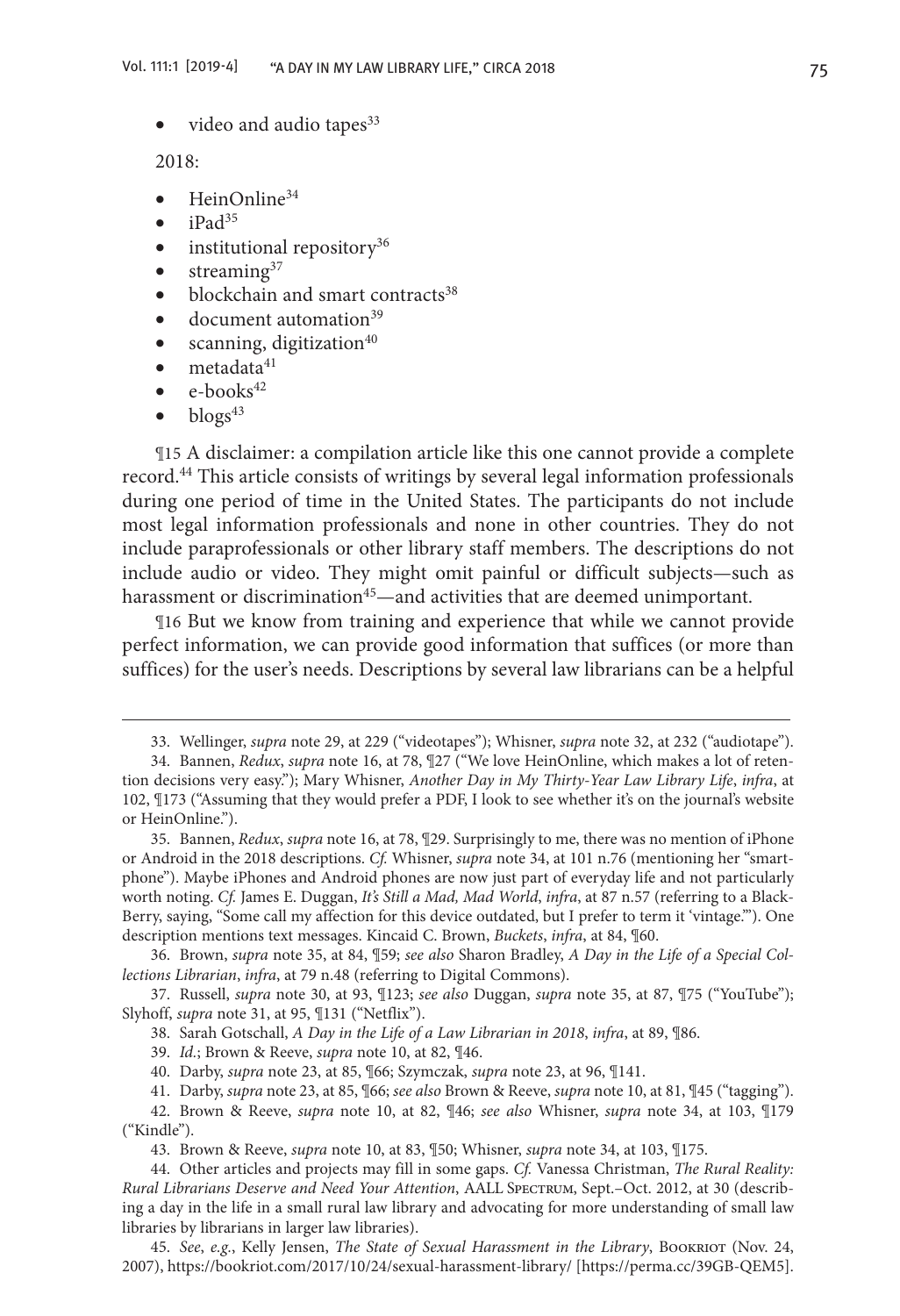starting point for understanding law librarians' workdays and comparing them to law librarians' workdays in other times or places.<sup>46</sup>

¶17 I hope that the experiences and perspectives in the following descriptions provide you with insight into the law library life, circa 2018.

Scott Frey

## **"A Day in My Library Life," Circa 2018**

| Carol Bannen<br>A Day in the Life of a Law Firm Librarian and Records Director Redux 77    |
|--------------------------------------------------------------------------------------------|
| Sharon Bradley                                                                             |
| Cynthia Brown and Allison C. Reeve                                                         |
| Kincaid C. Brown                                                                           |
| Michelle Cosby<br>A Typical Day with a Dash of Crisis Mode (January 19, 2018)  84          |
| Della H. Darby                                                                             |
| James E. Duggan                                                                            |
| Sarah Gotschall<br>A Day in the Life of a Law Librarian in 2018 (January 17, 2018)  88     |
| Dwight King<br>Today Dwight Will Give the Research Strategy Lecture (January 23, 2018)  90 |
| Margot McLaren                                                                             |
| Anna Russell<br>A Day in the Life of an Alaska District Law Librarian: "It's Snowing       |
| Merle J. Slyhoff                                                                           |

46. *See* Houdek, *supra* note 2, at 1 (indicating that descriptions by law librarians in 1997 and quotations from 1910s law librarians allow some comparison of a day in the life of law librarians from each era).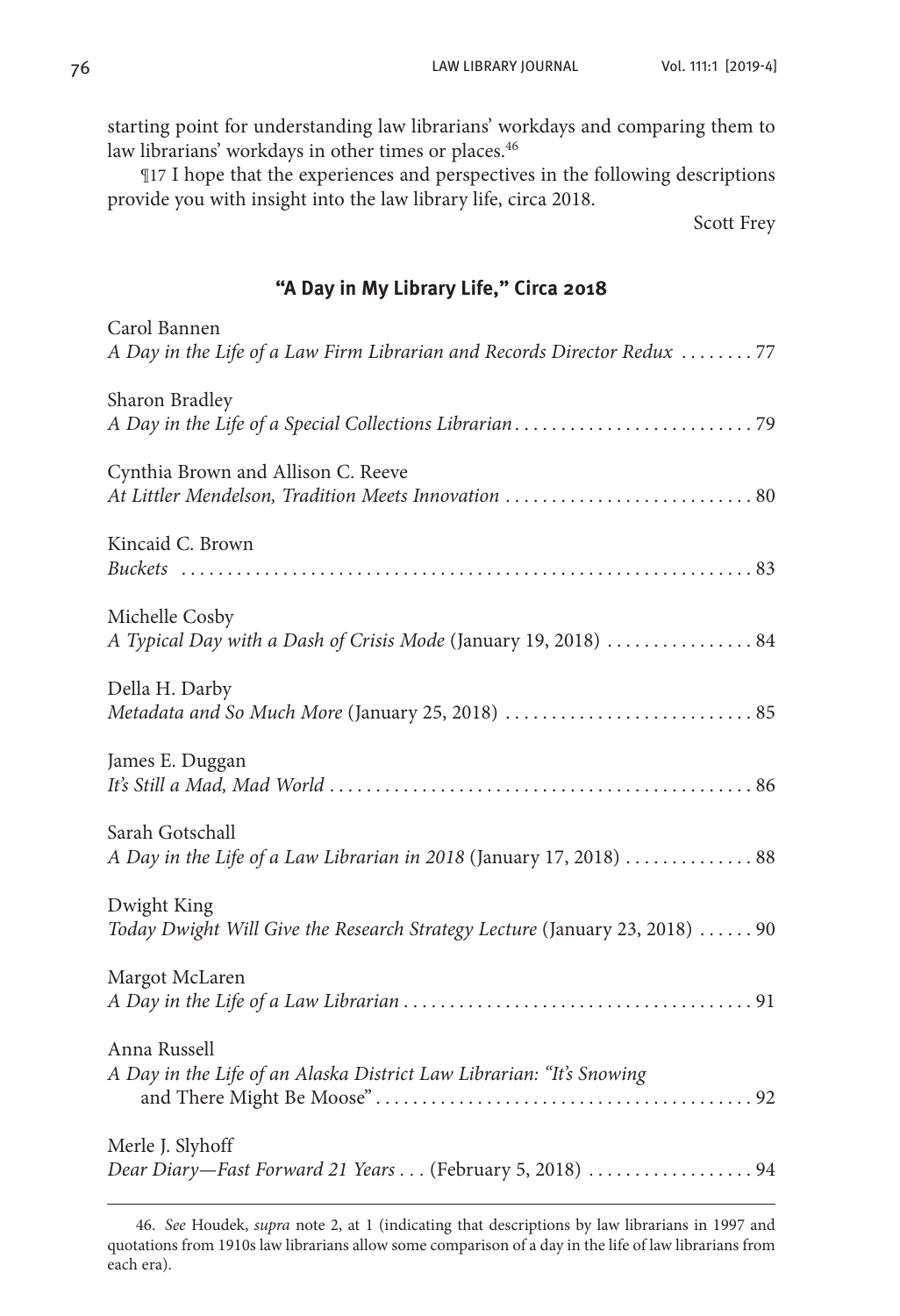| Victoria Szymczak                                                    |  |
|----------------------------------------------------------------------|--|
|                                                                      |  |
| Karen Westwood                                                       |  |
|                                                                      |  |
| Ronald E. Wheeler                                                    |  |
| Everything from Soup to Nuts: The Full Plate of Academic Law Library |  |
| Mary Whisner                                                         |  |

*Another Day in My Thirty-Year Law Library Life* (Tuesday, January 16, 2018). . 101

## **A Day in the Life of a Law Firm Librarian and Records Director Redux**\*

## Carol Bannen\*\*

¶18 I wrote a description of a day in my work life back in 1997.47 Here I am in 2018 at the same place, supervising the same departments, and in many instances doing the same thing, but with different technology and a few different people.

¶19 I have been with the same firm for over forty years. The technology has changed, but the essence of the job stays the same: get the right information to the right person in the right time.

¶20 I arrive early to work ahead of everyone else on the floor. I pull out of my snowy driveway leaving my husband with the snowblower and find the roads are not too bad. The first crisis of the day is the broken coffee maker. After reporting it, I head to another floor to find coffee to drink while I read the *Wall Street Journal*. I check my email and find some research requests. There are no voicemails since email is the main communication technique for most.

¶21 Today a couple of the IRC (Information Resource Center) staff are on vacation, so I get to do some research. After everyone is here we have a triage meeting and make sure no one has too much to do and that every request has an owner. I do some due diligence research on a potential client and research an issue for one of our employee benefits attorneys.

¶22 I am next off to the monthly meeting with the other directors and managing partner/CEO. I get an update on firm initiatives and hear from other directors. We are in the midst of remodeling and downsizing a floor, so there are issues to deal with, especially from the Records Department's standpoint. Moving to a more paper-light practice is a slow but sure process that has become more urgent as attorneys and staff get closer to moving offices.

¶23 One of the assignments from the directors' meeting is to create a budget for the next fiscal year (six months away) by next week! The board of directors retreat has been moved up this year, and the directors would like to have departmental

<sup>\*</sup> © Carol Bannen, 2019.

<sup>\*\*</sup> Director of Information Resources, Reinhart, Boerner, Van Deuren, S.C., Milwaukee, Wisconsin. *Editor's note:* Carol retired in December 2018 as this issue was going to press.

<sup>47.</sup> *Editor's note:* Bannen, *Records Manager*, *supra* note 16, at 162.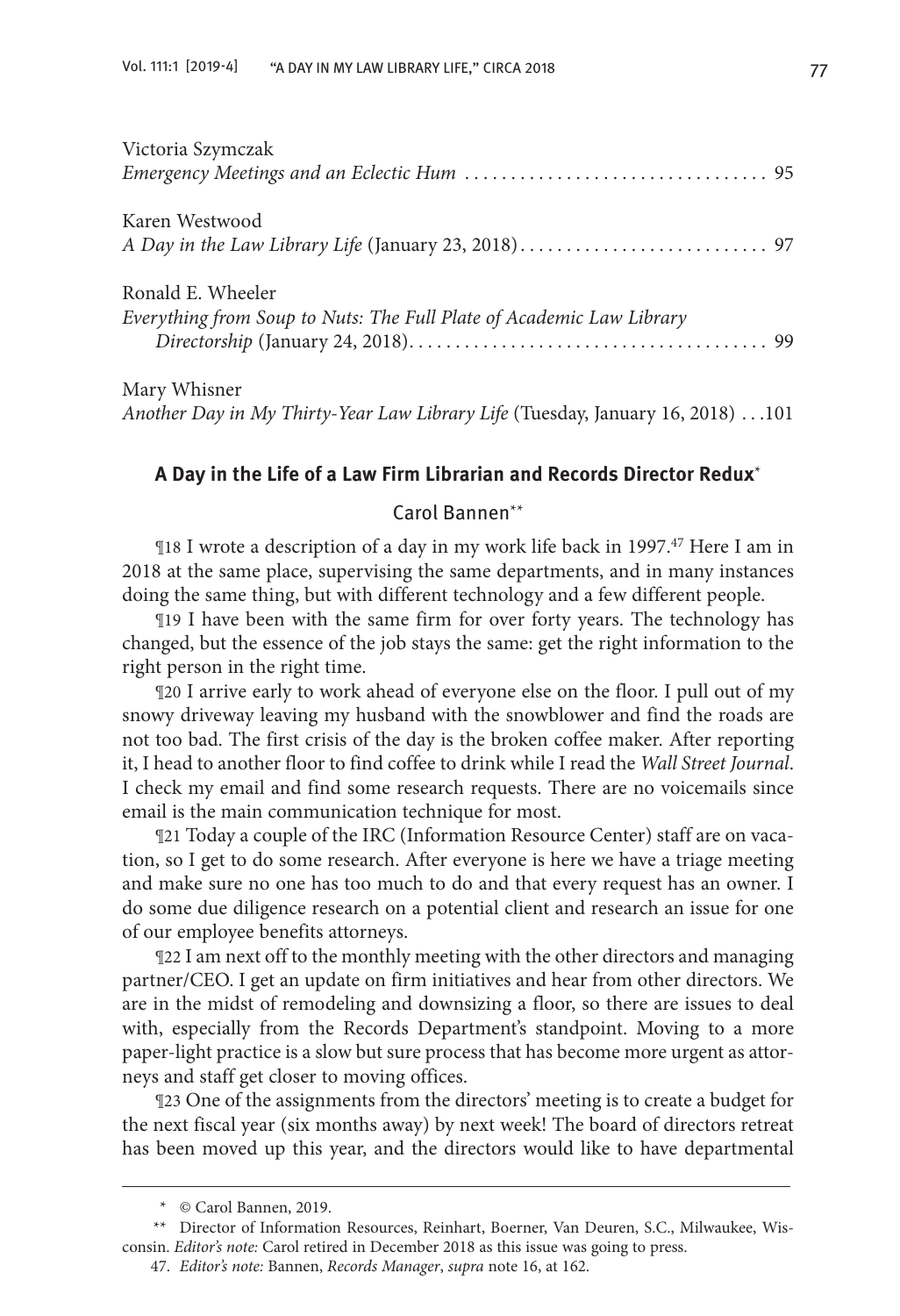budgets and a document outlining all major initiatives, including staffing and space. After the excitement died down, the directors decided we needed to do a forecast for only five or six major budget items. Luckily the format of the report stayed the same from last year, so modifying it won't be too bad. I have my future initiatives well in mind.

¶24 Next I track down a *Wall Street Journal* article the CEO remembers reading on how the new tax law changes will affect law firms. After reviewing the status of the outstanding research requests, I get a request from Marketing to see whether I have an old sweatshirt and cup with a firm logo from our last move in the 1990s. As a longtime employee and pack rat, I know I can locate them at home.

¶25 I next dive into some contract negotiations with two of our larger vendors. In between contracts I discover our invoice Access database is not compacting correctly, which results in a visit with the Help Desk. Enterprise access to a local publication is not working, so I schedule a meeting to demonstrate our issues in person with the publisher. Another vendor has not applied our check properly, and one of the attorneys has lost access to a product. Accounting sends me a copy of the canceled check. The vendor agrees it has the money, and the attorney gets access.

¶26 The Records Department gives me an update about clearing files before the remodeling. As we remodel a floor, another floor needs to be cleared. We have an email discussion about who the paper-heavy people are. I have an in-person discussion with Human Resources about the best way to approach some of these people. They will take the first crack at it, but we are making amazing progress.

¶27 The discussion about paper gets me a little nervous about where we are with the library collection. I do another walk through the collection and count shelves. The book collection is in pretty good shape, but the periodical collection still needs some work. We love HeinOnline, which makes a lot of retention decisions very easy.

¶28 The Hires and Terms email comes out. I find two new hires and one departure listed along with a law clerk hire. In addition to identifying what licenses everyone will need depending on their practice, I have to identify licenses to delete. Professional Development emails me about setting up orientation for the new hires and scheduling our legal research classes for the law clerk.

¶29 It is now midafternoon and there are no emergencies, so I have the privilege of heading out with my eighty percent schedule. I know my staff in the IRC and Records have everything under control. But there is still that iPad at home with the work email on it that gets checked periodically during the late afternoon and evening after the snow shoveling.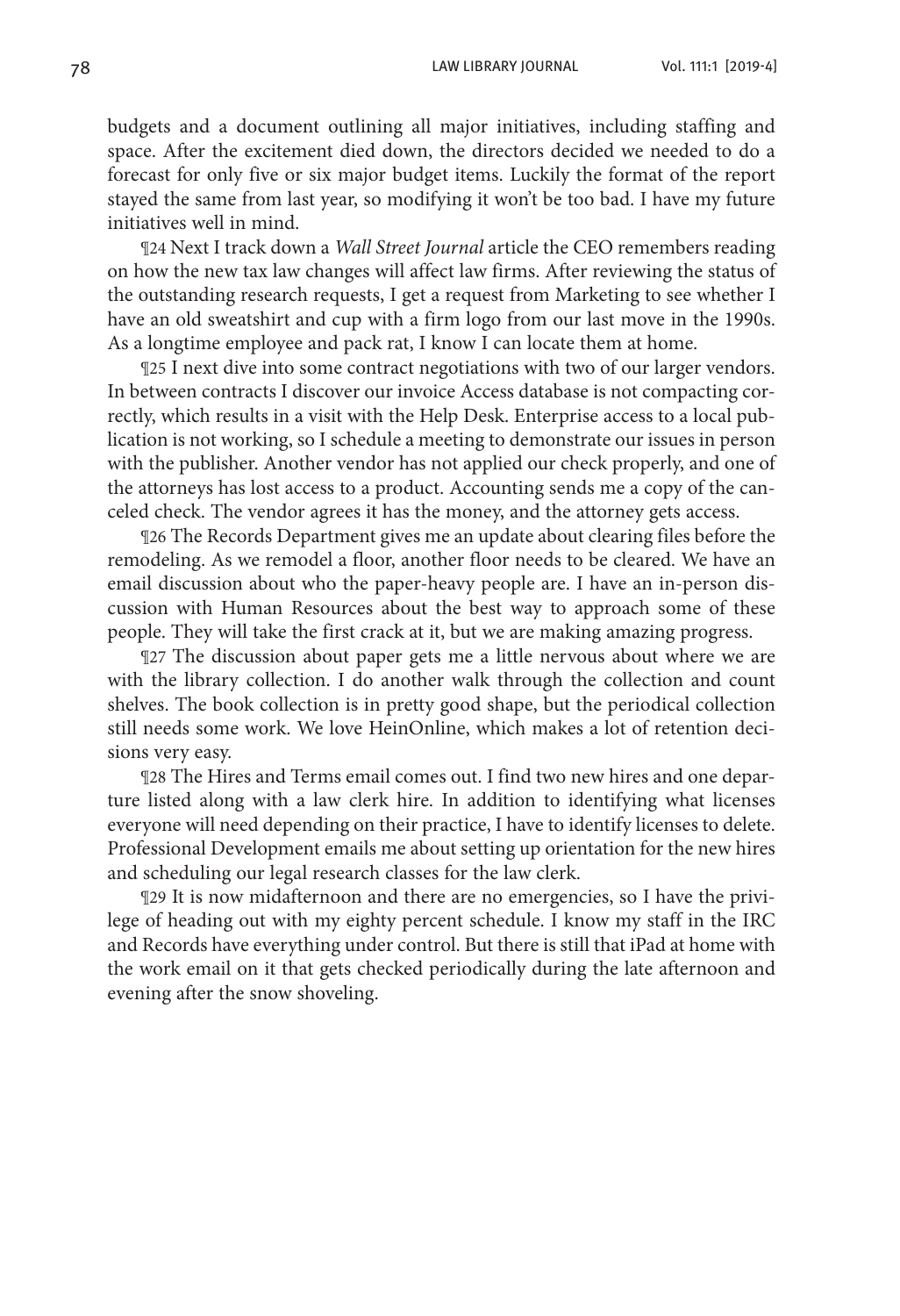## **A Day in the Life of a Special Collections Librarian**\*

#### Sharon Bradley\*\*

¶30 The day starts like most:

- a brief follow-up with a colleague about a discussion we had yesterday;
- a scan of the email inbox;
- anything I can deal with in five minutes, then just do it (David Allen, author of *Getting Things Done,* says just do it if it takes less than two minutes, but I need to give myself more time);
- move other items into to-do;
- review the calendar (my love of the bullet list is deep and profound, hence this bullet list).

¶31 The first item on the calendar is the Library Leadership Team (LLT) meeting at 10 a.m. I've already reviewed the agenda and printed a couple of relevant documents. The LLT meets every two weeks, and all of the librarians are members. The group approves policy changes, discusses management issues within the library, and tries to facilitate communications. At this meeting, we were also finalizing our strategic plan for the next two years. We've put a lot of effort into developing a new set of goals, first during our annual retreat in December, then at an LLT meeting two weeks ago, and now in our final review. Lots of wordsmithing, but it's important that it reflect what we'd like to be working on and be a balance between specificity and flexibility.

¶32 I had to meet with a student from my legal research class. He did not do as well on the final exam as he had expected. All of our students arrive with outstanding grades and LSAT scores. They were at the top of their undergraduate class, but the odds are that will not be true in law school. The curve is cruel.

¶33 Next is a lunchtime gathering of faculty and staff for the dean's annual review of the state of the law school. How are we doing in terms of admissions, job placement, and fund-raising? Very well, thank you for asking. By the time I had arrived all of the vegetarian sandwich options were gone. I really don't think the meat eaters should take our vegetarian options—and they took all the chips.

¶34 Then some actual special collections activity. I had to return three portraits to storage. I'm responsible for the school's portrait collection, which means moving some items around, arranging for someone to come bang nails into the walls, and ordering placards for each item as it goes on the wall. We've recently begun sending items to an art conservator. When I say "we," I mean "me"; I take the items to Atlanta. Items that are not going for a while end up in my storage room. Some time ago I created an online gallery<sup>48</sup> to keep track of them all.

¶35 The law library has a book repair workroom staffed by students. Here's a tip: hire art students. They like working with their hands and don't mind getting messy. We were running low on a few items, so I took the opportunity to walk to a nearby drugstore to buy isopropyl alcohol. It's used to make a consolidant for the leather-

<sup>\*</sup> © Sharon Bradley, 2019.

<sup>\*\*</sup> Special Collections Librarian, University of Georgia School of Law Library, Athens, Georgia.

<sup>48.</sup> Portrait Gallery, Digital Commons: A Service of the UGA Law Library, http://digital commons.law.uga.edu/portrait/ [https://perma.cc/N6UL-ZHPP].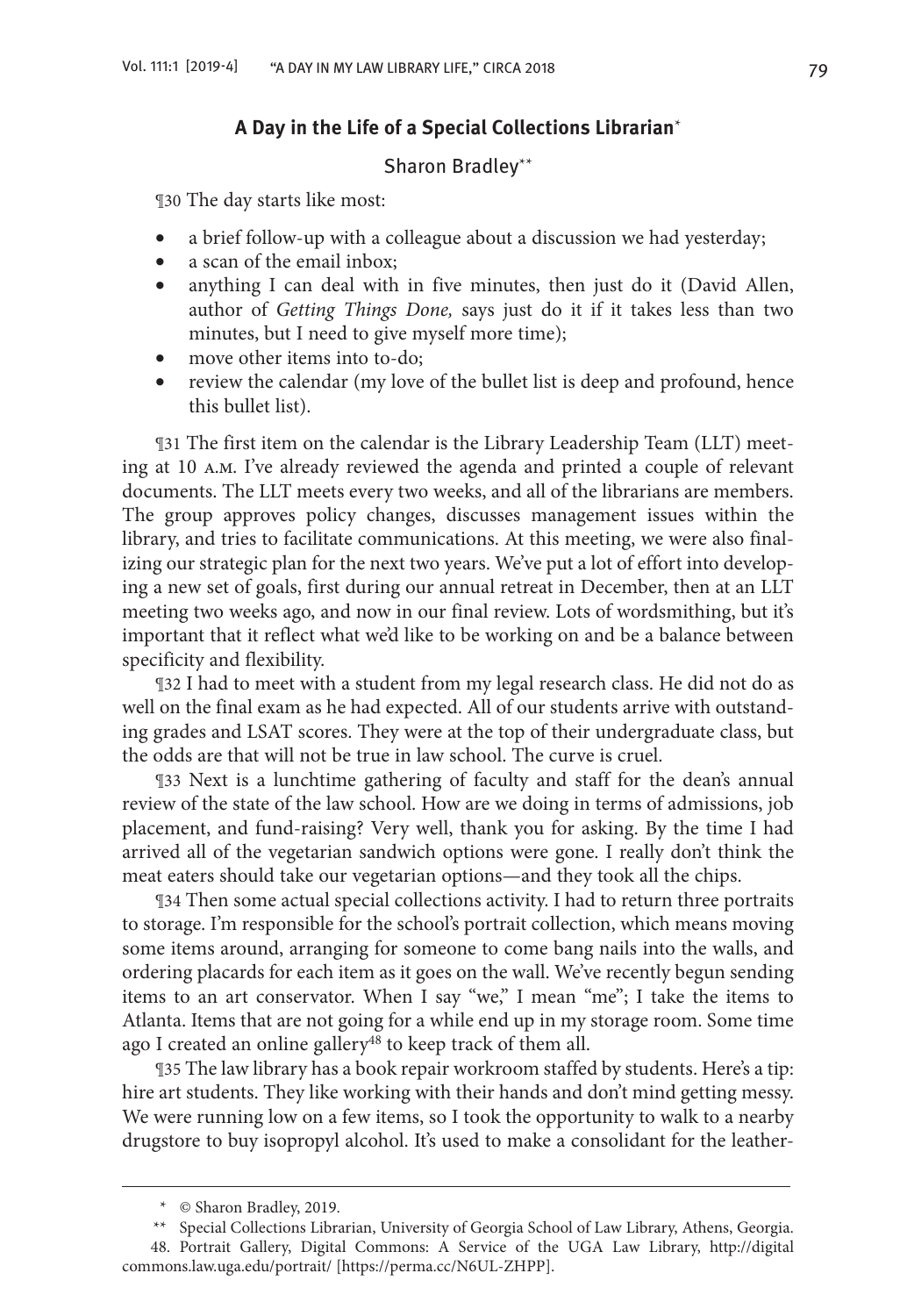bound books. I've learned the hard way not to stick my nose into the container while mixing the stuff.

¶36 The day ended with work on the new SEAALL49 website. We're switching to a service called Wild Apricot, which also has membership management features. There's a steep learning curve, but a great part of my job is getting to spend time learning about new applications and services. I'm also lucky, as my institution values support of the profession and encourages involvement with our professional organizations.

¶37 So, a fairly typical day. The great thing about being a special collections librarian in a law library is that I have a wide variety of typical activities including teaching and presenting, creating research guides, cataloging items for the rare book room or the archives, and organizing displays.

#### **At Littler Mendelson, Tradition Meets Innovation**\*

## Cynthia Brown\*\* and Allison C. Reeve\*\*\*

¶38 Check in on the library at Littler Mendelson and you'll find books shipping to one of over sixty practice offices nationwide, legislative histories identifying legal intent, orientations teaching advanced research skills, and case law holding the winning argument. This is what one would expect in a law firm library. However, what frequently surprises peers is finding librarians managing the firm's internal knowledge stores, tracking legislation, distributing current awareness, developing firm business through competitive intelligence, and researching legal updates for compliance toolkits. For Littler, addressing one day's activity requires a broad view of the myriad activities swirling in the department.

¶39 Via a request management system, attorney and staff requests are collected, tagged for type of research, and assigned to one of three library teams. Throughout the day, librarians receive requests ranging from "how do I order business cards?" to "can you send me all litigation against this company in time for my meeting at 2:00?" They triage the questions, answering over 27,000 requests in 2018. Through strategic cross-training and request type recognition, the library smoothly handles the inevitable ebb and flow of request levels. Attorneys receive the same quality service whether it is a slow summer week with 400 requests, or the fall rush with requests surging to over 600 a week.

¶40 Three teams of research librarians (RLs) and assistant librarians (ALs) staff the library, known to Littler as the Knowledge Desk, with expertise in legal research and sophisticated experience with technology and competitive intelligence. Those on the reference team complete traditional legal research and collection management operations, specializing in employment and labor compliance and litigation. Team members pull complaints, collect verdict and settlement data, identify legal authority, and manage print and online resource development requests. If attorneys and staff need training, Littler does not rely on vendors but puts training in the

<sup>49.</sup> *Editor's note*: Southeastern Chapter of the American Association of Law Libraries.

<sup>\*</sup> © Cynthia Brown and Allison C. Reeve, 2019.

<sup>\*\*</sup> Director of Research Services, Littler Mendelson, P.C., Fresno, California.

<sup>\*\*\*</sup> Library Manager, Littler Mendelson, P.C., Kansas City, Missouri.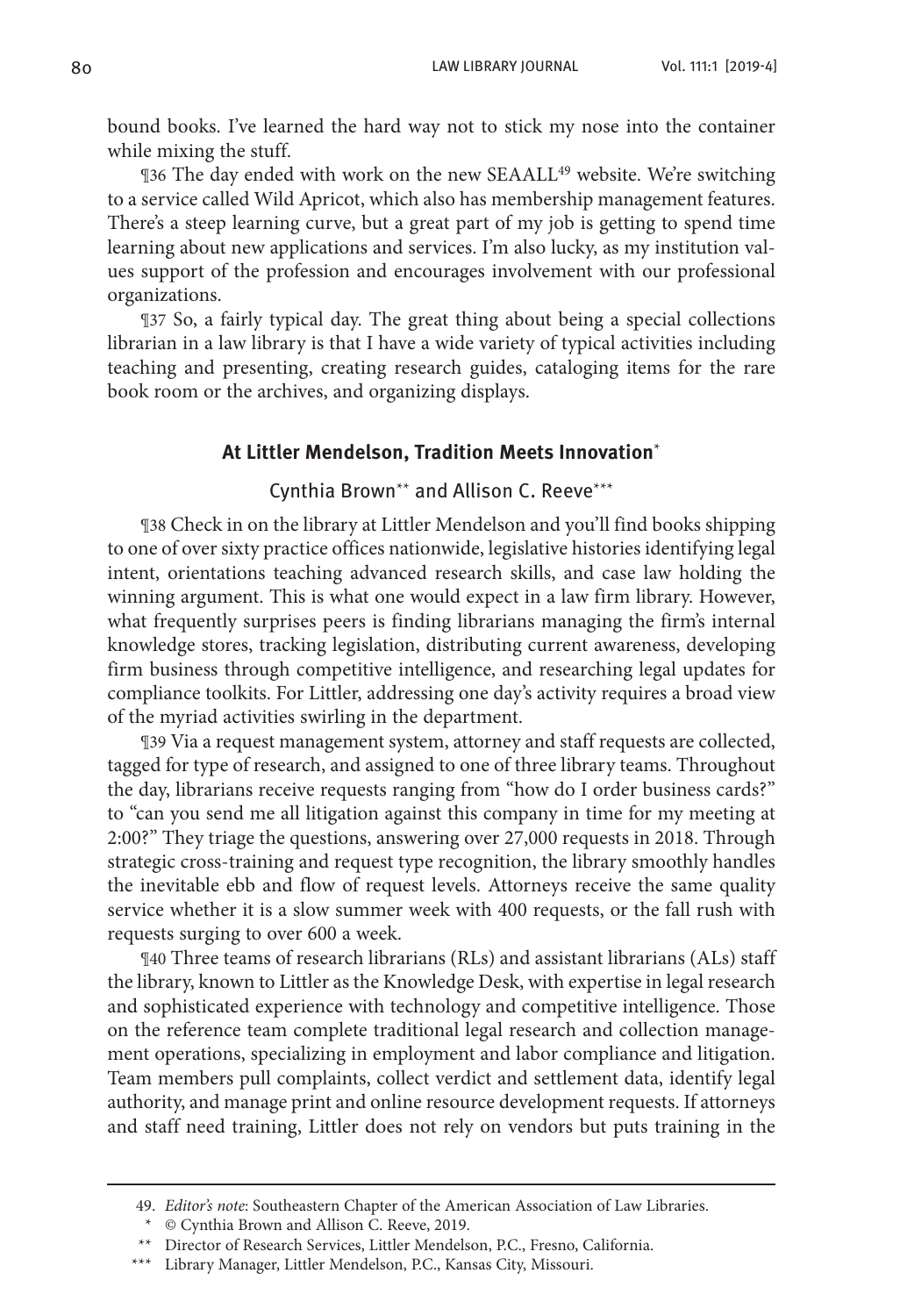hands of expert researchers who can guide attorneys and staff to the most useful and effective legal information.

¶41 The original library team, where the most recognizable information work occurs, is the reference team. When an AL on this team turns on her computer, she will be sure to find a handful of overnight complaint requests sitting in her email. The early shift starts at 7 a.m. CST, and the attorneys look forward to finding promptly delivered documents when they arrive at the office. Once the queue of overnight requests clears out, the reference AL can expect the flow of new tickets to be strong and steady all day. A few minutes will be carved out to wrap up longer background checks or collection projects, but the reference AL is the front line for the Knowledge Desk. She fields questions, answers the phone, and triages workloads among a staff of twenty librarians all day.

¶42 The day starts similarly for a reference team RL. She has likely been contemplating how to wrap up the large legal research question from last week and is expecting a follow-up email from her discussion with the shareholder the prior evening. Checking her open requests, the RL evaluates her workload and determines how many new research projects she can take in the next few hours. Throughout the day, she will pull samples of jury awards, locate authority in case law, identify resources relevant to patron needs, and negotiate follow-up questions and project deadlines.

¶43 The strategic team is where legal information professional skills start to go beyond the traditional boundaries of law librarianship. The team's work includes current awareness, newsletters, case filing reports, litigation tracking, initial case dossiers, business intelligence, and resource evaluation. The library plays an integral role in current awareness for both attorneys and clients. Each morning, news is clipped for multiple, topic-specific newsletters; current legislation is tracked and summarized for Littler GPS;<sup>50</sup> and daily filings are reported to keep attorneys abreast of immediate client needs. Business research librarians regularly work with firm business development, marketing, and legal project management teams to identify external and internal knowledge. Through savvy research skills and business databases, these librarians compile the most useful tidbits on company profiles, litigation, news, and executives, and deliver a concise package of intelligence, making a client phone call or pitch a winning encounter.

¶44 Long and continuous firm projects drive the strategic team's AL. Every day a new legislative tracking report is produced, and each morning guarantees new requests to assist with initial case dossiers or business intelligence reports. ALs create new docket reports each morning and deliver them to the attorneys assisting in client development efforts. By afternoon, a strategic AL will take a call from a knowledge management (KM) attorney about a new project requiring AL expertise in tracking and organizing information and developments. The rush of constant tickets is not the same as for the reference team, but the strategic team continues day after day on critical firm and client projects.

¶45 The strategic RL similarly knows what lies ahead in her day. News clipping, legislative tracking, business research, and case tracking and tagging are her first priorities. Her schedule will consist of evaluating new research and efficiency tools,

<sup>50.</sup> *Editor's note*: *Littler GPS*, Littler Mendelson P.C., https://www.littler.com/service-solutions /littler-gps [https://perma.cc/4ZH8-5TZZ].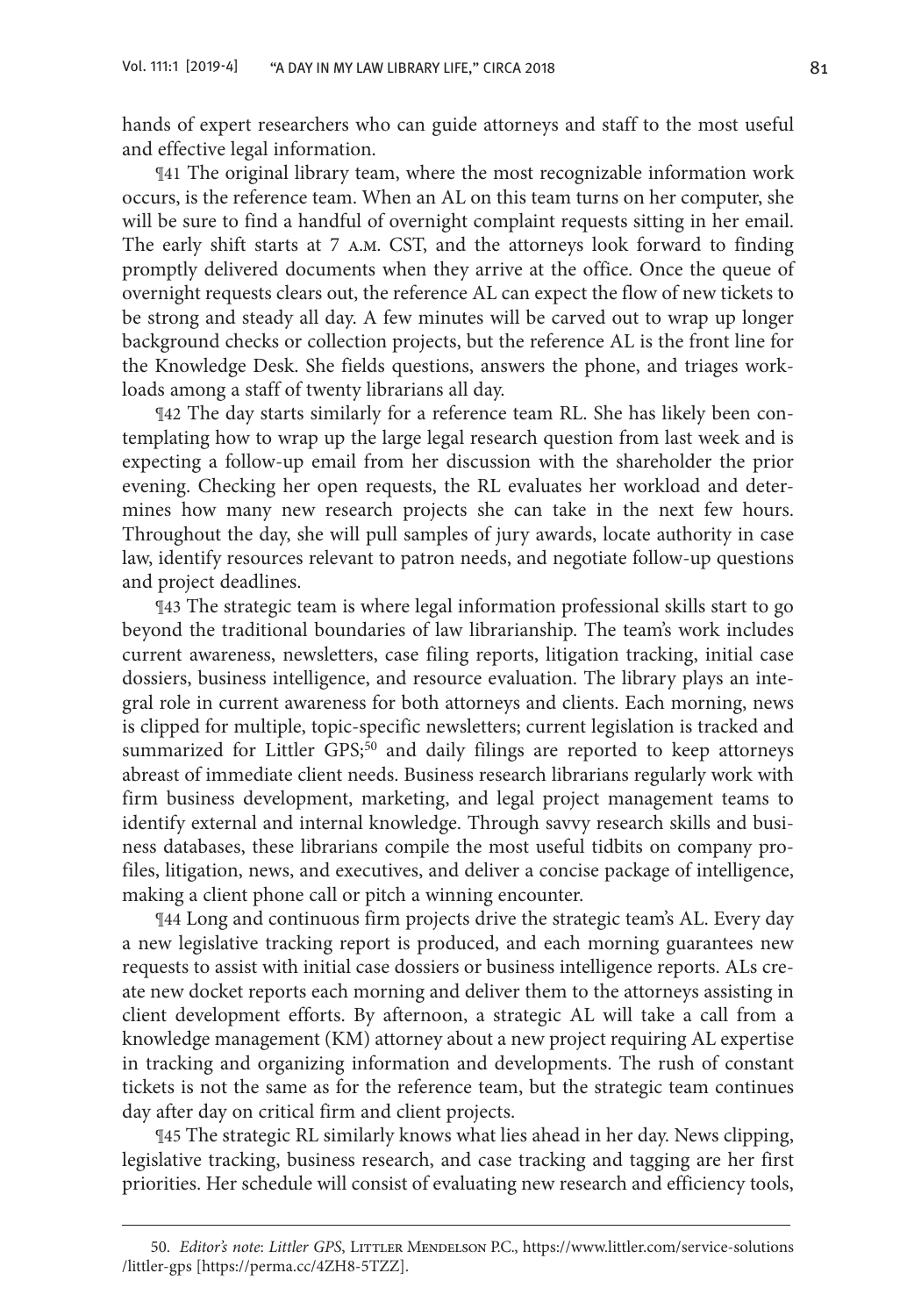consulting new firm projects, and providing insight on legislative trends. The strategic RL can plan her morning to complete duties due by noon and schedule her afternoon to accommodate firm-initiative projects, knowing that in three months' time her afternoon will be busy with new endeavors.

¶46 The knowledge team is where Littler really gets creative. This innovative group bridges attorneys, staff, and clients with Littler's collective experience and knowledge, compiling and delivering presentations, memos, forms, and subjectmatter experts; and keeping the online portal stocked with relevant user guides, demos, links to publications, and contacts. Littler's Knowledge Management Department offers a variety of service solutions providing attorneys and clients with direct access to client toolkits, practice group email distribution lists, template storage sites, various e-books published by KM attorneys, document automation software, and extranets designed to enhance client communications. The Knowledge Desk is strategically positioned to connect this compiled knowledge to those who rely on the expert information. By managing content of client-facing extranets, training users, researching legal updates, and providing immediate distribution of sample documents and Littler's publications, the team frees attorney time for client services and interpretation.

¶47 The Knowledge Desk AL is certain that requests are waiting when she turns on her computer. Requests for Westlaw IDs, vendor issue solutions, and state survey delivery are constant. Any one of these internal ready reference issues arises each night. Similar to the reference team's workflow, the Knowledge Desk AL takes the bulk of requests this team receives and provides quick answers to keep the attorneys working.

¶48 The Knowledge Desk RL has far less certainty in her day than the reference and strategic librarians. Her internal research questions are unlikely to go over one or two days, but there will be ten to twelve today. Attorneys looking for a subjectmatter expert on a very narrow issue will require research from several different databases to ensure a good match. Survey requests for topics not previously created will send the librarian on a search through internal and external resources. Training new employees and coordinating new vendor launches are fit in between requests. Connecting attorneys with Littler's collective knowledge keeps the Knowledge Desk RL poised in a position of connection between thousands of documents and attorneys. No one can tap into the collective knowledge of Littler attorneys like the Knowledge Desk librarian.

¶49 The Knowledge Desk is an integral component of the KM Department, affording innovative opportunities beyond basic legal research and adding valuable services to the firm and clients. This value comes in the form of saved time and, ultimately, money. As a firm focused solely on the practice of labor and employment law, attorneys and researchers at Littler are experts in the field, and the Knowledge Desk harnesses that intelligence for targeted dissemination. For any given project or attorney request, internal firm resources may be tapped as well as the physical collection and legal research databases. It is the evaluation, compilation, organization, and distribution of these materials that gives a competitive edge. The Knowledge Desk bridges information needs and answers through its one-stop shop for all KM and library research.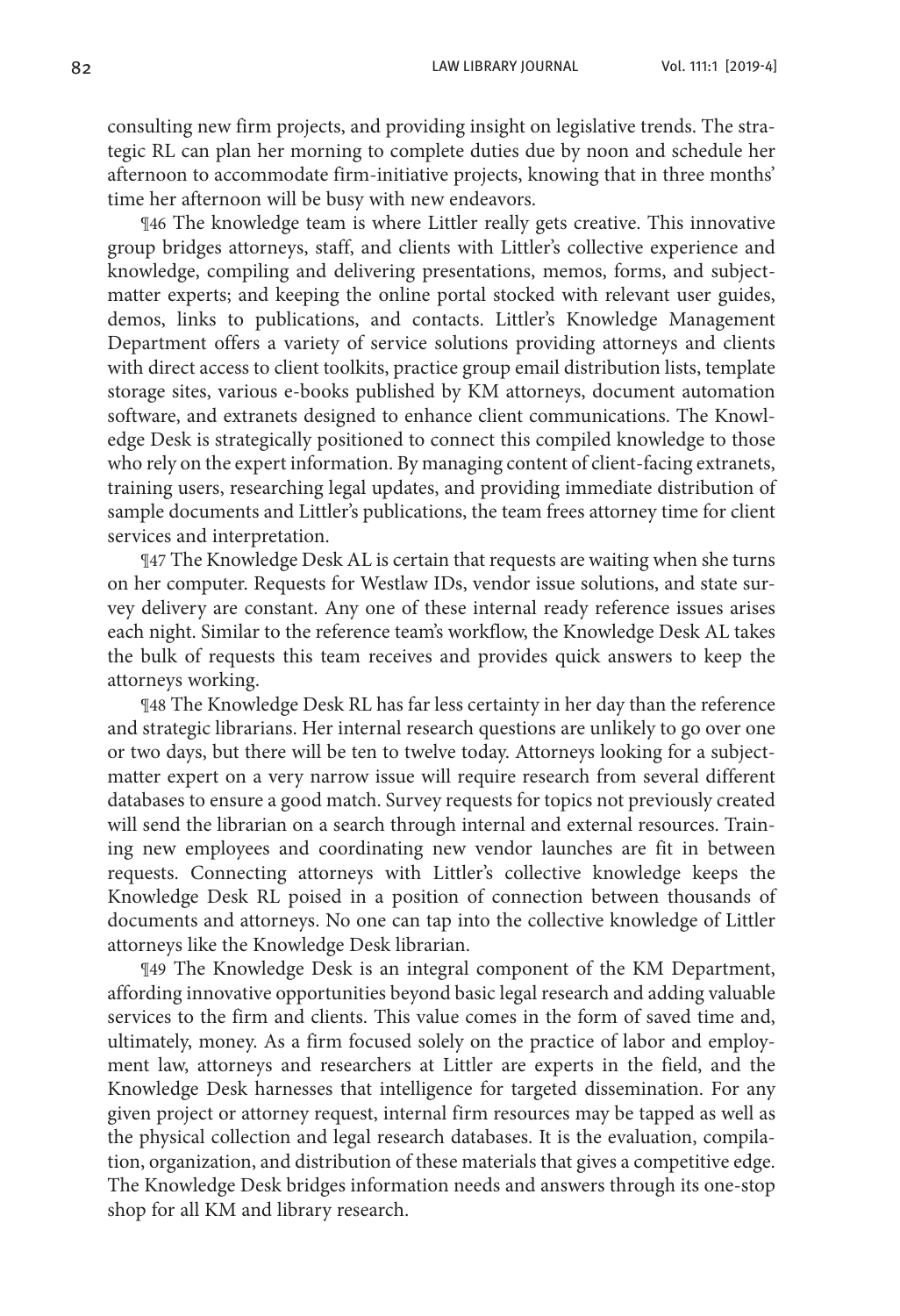¶50 Through the library's internal marketing team, the Knowledge Desk remains at the forefront of attorneys' minds. Not only do attorneys receive weekly research blogs and firm-wide announcements, but ceramic coasters bearing the Knowledge Desk name and motto remind them every time they pick up their coffee mugs: *#KnowledgeDesk: Your Answer is Here*.

¶51 Through the years, Littler's expert library has evolved into an information hub for the KM innovations the firm is known for, such as Littler GPS, the *Littler On* treatise series, and daily published legal updates called "Littler ASAPs."<sup>51</sup> As one shareholder recently remarked, "The Knowledge Desk is the best thing Littler has ever done." On a daily basis, Littler librarians demonstrate their expertise in legal research and beyond, helping to advance the profession into the legal information of the future.

## **Buckets**\*

## Kincaid C. Brown\*\*

¶52 Each day in the law library is different, but I have found that each of the individual tasks, projects, and responsibilities that I take care of each day can be placed in one of several buckets that return on a daily or weekly basis. My buckets today are as follows:

¶53 *Bike to/from work*. On my way to work, as I avoid ice patches and bad drivers, I think about the top things I want to get accomplished today. If I'm lucky, I will get one or two finished. On my way home, I think about what went well and what I hope to finish tomorrow.

¶54 *Supervision and management*. I had a number of meetings today in this bucket: one about a personnel issue; an impromptu meeting about the library budget, discussing the projections and where we stand; and a meeting with a few other supervisors about the staff schedule for opening the library. There are days, certainly, where this bucket takes most of the day, just not this day.

¶55 *Teaching*. During winter terms I co-teach Advanced Legal Research. Next week, I lead the statutes and session laws class. I like to use a flipped classroom model and today am working on the exercises to run through during the class itself. There is no lunchtime faculty talk today, so I eat at my desk and see that the Vermont legislature decriminalized marijuana possession. I turn that into an exercise as I know Lexis and Westlaw will not incorporate this revision into the Vermont statutes by the time of Monday's class, making this a great example of the need to verify statutory language through the session laws. I also revise an exercise proving the importance of using secondary sources, not just in case law research but also in statutory research (especially for researchers who, in this case, might not look for a definition for "waters of this state").

¶56 *Coffee*. Aside from my morning cup at home, only two more (big ones) today. I take the stairs up, to get a bit of exercise. Sadly, I must make the pot of the good stuff both times so as to avoid drinking the weak alternative that tastes like dirty water.

<sup>51.</sup> *Editor's note: News & Analysis*, LITTLER MENDELSON P.C., https://www.littler.com/news -analysis [https://perma.cc/7WZP-Y5P4].

<sup>\*</sup> © Kincaid C. Brown, 2019.

<sup>\*\*</sup> Assistant Director, University of Michigan Law Library, Ann Arbor, Michigan.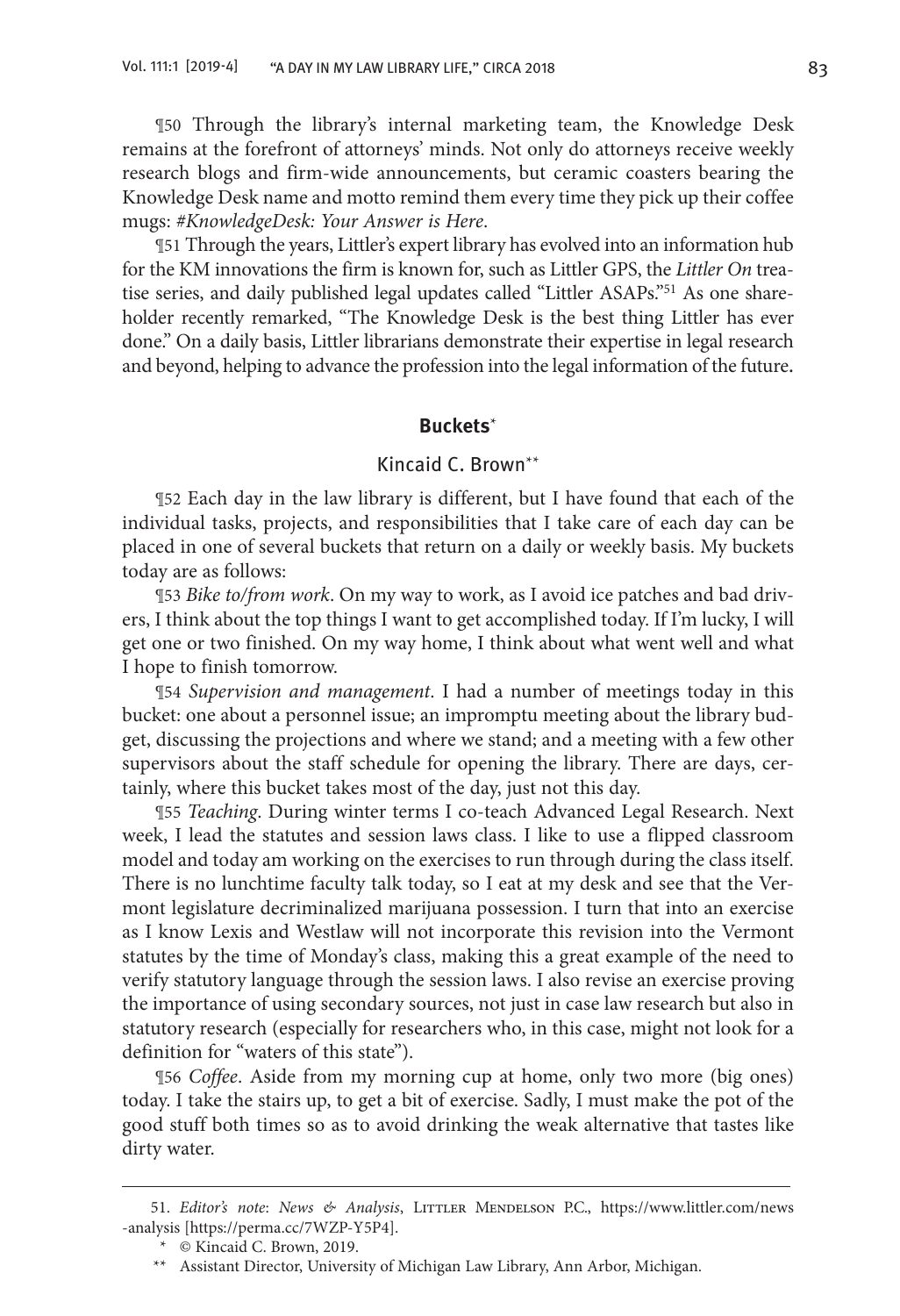¶57 *Collection development*. This can be a mix of meetings, decisions regarding specific titles, and project work, as it is today. I have a meeting with the director and one of the selectors about several subscriptions and whether they should be renewed. I saw in *Above the Law* that a report covering the quality of jobs for law school graduates was released online. Not trusting the permanence of reports released on the web, we print and bind reports that researchers might want down the road. Accordingly, I select this report to be printed and bound. I also make a couple of retention decisions and select a few books for our legal fiction collection.

¶58 *Email*. Since email can take over a day, I am trying the work productivity method of scheduling times of the day for email. Some days I am good at keeping away from my inbox; days when I have a lot of meetings or where I am procrastinating, I often will check email more frequently. I am pretty on task today and there are no fires to put out, so I am able to sequester my email time effectively. I read through and respond to a bunch of internal library emails. I take a look at an announced electronic resource trial, respond to a call for volunteers to judge the law school moot court competition, and agree to participate in the Leadership Academy mentoring program. I also get a couple of emails from faculty for things I don't do anymore that I pass on to the appropriate people—for example, I haven't dealt with new Lexis and Westlaw passwords for a decade and lost the ability when the vendors updated their systems a few years back.

¶59 *Projects*. These vary, obviously. Today, I work on our project to complete the backfiles of the Michigan law journals in the institutional repository, loading volume twelve of *Michigan Journal of Race & Law*.

¶60 *Miscellaneous meetings*. Two today, one with the library's Library Management System Committee, where we discuss outstanding items that need to be fixed and options for sending text messages for overdues, and the other for the General Counsel's Advisory Committee, a committee of the UM Senate Assembly.

¶61 But, of course, my youngest son thinks that compared to the drudgery of school, work is all eating donuts, sipping soda, and playing computer games . . .

## **A Typical Day with a Dash of Crisis Mode**\*

## Michelle Cosby\*\*

¶62 As the associate director, I oversee the day-to-day management of the law library. What does that mean? Well, that can vary by the day. Sometimes it means handling human resources–related issues, such as special leave requests or questions about time sheets. Oftentimes it means back-to-back meetings. Meetings with librarians, meetings with other senior administrators in the college, and meetings on campus.

¶63 Today was a mix of the typical with a dash of crisis mode. The day before, the sprinkler system in the College of Law burst, causing damage to multiple floors of the buildings, and displacing many faculty and staff. Several of the displaced faculty were relocated to study rooms in the law library. The law library director

<sup>\*</sup> © Michelle Cosby, 2019.

<sup>\*\*</sup> Associate Director and Associate Professor, University of Tennessee College of Law Library, Knoxville, Tennessee.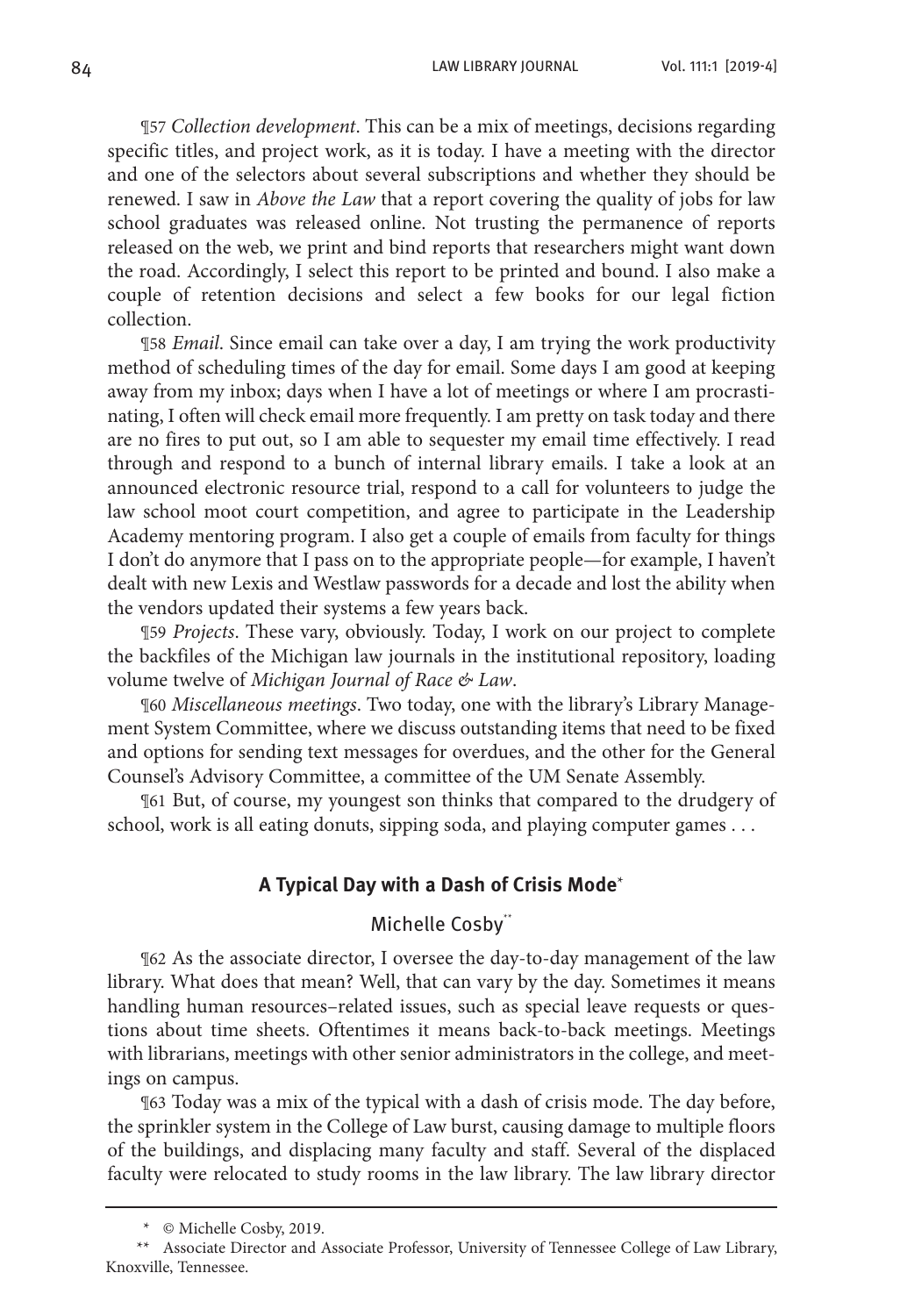was overseeing this process, so most of my attention was on "regular" library activity.

¶64 The day began with a demo from a potential new vendor. After that, I met with our head of Public Services and our IT analyst to see whether there was a way to create a BibTeX file that put citations in *Bluebook*52 format for uploading scholarship to the university's Faculty Information System, Elements. The law library faculty meet regularly, and today was one of our meetings. We discussed the state of the building along with other initiatives and projects going on this semester. My last *scheduled* meeting of the day was a one-on-one with a law library department head.

¶65 I emphasize scheduled because, as usual, a few unscheduled meetings came up, mostly addressing time sheets. The university closed early and opened late during this pay period, which usually creates questions on how to properly account for time. In addition, I was part of the team that evaluated flooded offices to see whether there were any library books that could be salvaged. I ended up staying a bit late today to finish up some volunteer work for a committee that I am on.

#### **Metadata and So Much More**\*

## Della H. Darby\*\*

¶66 Today is Thursday, January 25, 2018, and we are focusing on the law library archives, one of several responsibilities of the Metadata Department. Harnessing the power of our abundance of student employees, we are working to build an index to the various alumni resources that are housed in the archives. On this day, the department is collectively engaged in multiple indexing, transcription, and digitization projects that will improve access to information about Cumberland alumni.

¶67 One of my weaknesses is that I will hire virtually any student applicant who qualifies for Federal Work Study. Last semester I left the job advertisement up too long, so now I have eleven students popping in at various times of the day. Keeping eleven students productively engaged can be a challenge, especially if their shifts overlap, so it is incumbent upon me to have both short- and long-term assignments to channel their energies. After twenty-seven years managing student employees in school and academic libraries, I have learned they are most productive when working on something that appeals to them. Fortunately, the interests and abilities of these eleven students are far-ranging and can be applied to a plethora of tasks.

¶68 Three students work in tandem to index, and proofread the indexing of, two student publications of the 1960s to 1990s. They enjoy reading the articles and have discovered that the issues of concern to students haven't changed much in 50 years—there will never be enough parking! Another student proofreads the transcribed personal data about law students and graduates who are listed in the pre-1970 Cumberland catalogs. It is evident that in the early decades of the law school there were many more students than graduates. Two other students transcribe information about Cumberland alumni from nineteenth-century fraternity direc-

<sup>52.</sup> *Editor's note:* The Bluebook: A Uniform System of Citation (Columbia Law Review Ass'n et al. eds., 20th ed. 2015).

<sup>\*</sup> © Della H. Darby, 2019.

<sup>\*\*</sup> Metadata Librarian, Lucille Stewart Beeson Law Library, Cumberland School of Law, Samford University, Birmingham, Alabama.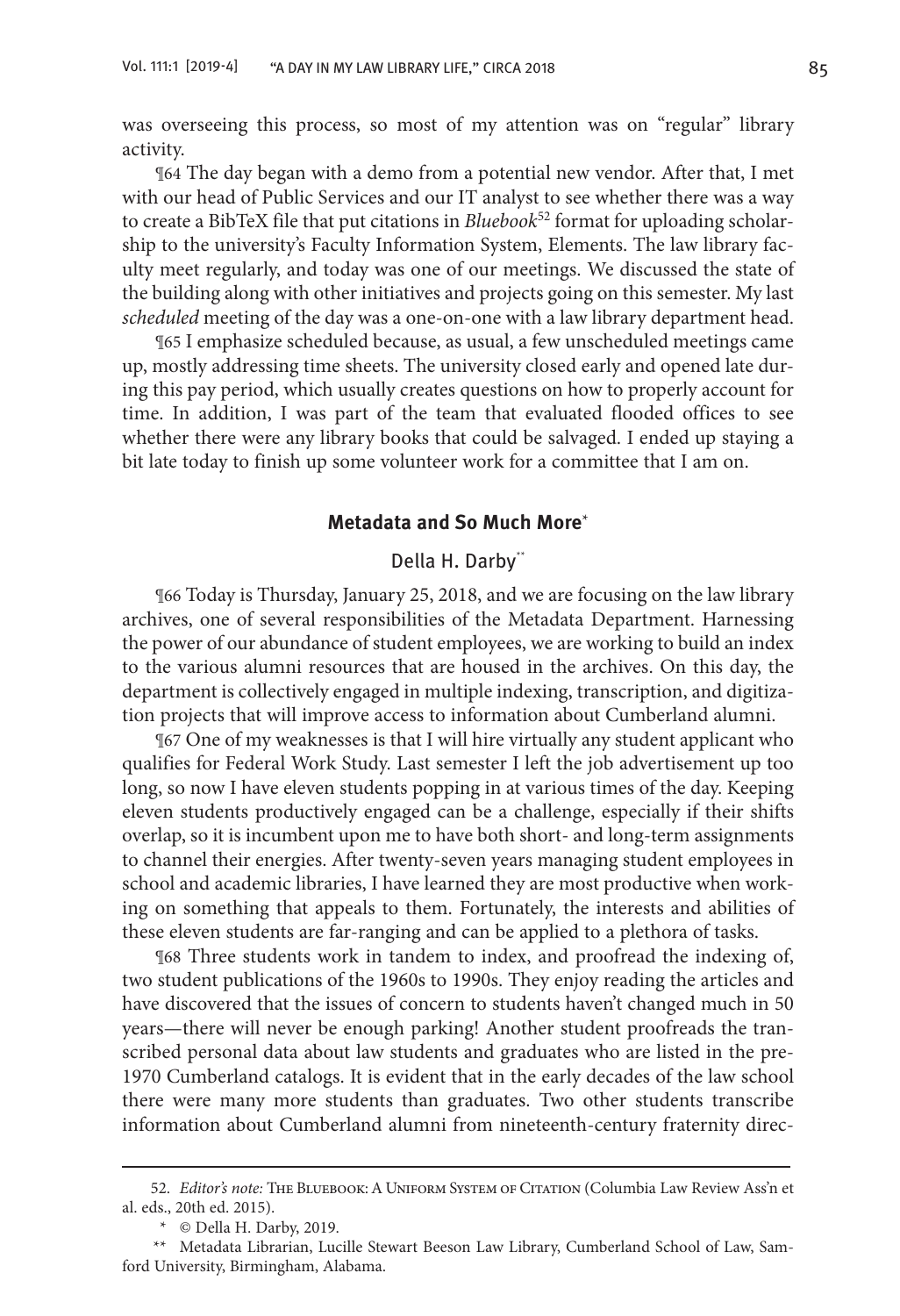tories. Fascinating and sometimes tragic information is included in the notes about these alumni. Yet another student researches notable Cumberland alumni who have served as judges or politicians. We started this particular project in response to a query from the alumni office. For all these projects, the students enter the descriptive metadata into Excel spreadsheets, which reside in a Dropbox folder to allow flexibility of work location. When the transcribing, indexing, and proofreading are completed, the spreadsheet data will be converted to MARC records and loaded into a reference database. Another student continues working on a colossal project to digitize our composite photos, both group and individual. He photographs the photographs, crops them, and uploads them to Flickr. He also creates and manipulates metadata about each image to ensure the greatest accessibility.

¶69 As students come and go throughout the day, the metadata creation progresses. In my office, between the inevitable questions that arise, I work through the final stages of normalizing the metadata about our 1866 to 1869 alumni. By combining the metadata for multiple sources into a single spreadsheet, I discover variations in the spellings or formats in which students' names were entered in the original publications. To provide uniformity of description, I select the most common and most complete "authorized" form of the name and then add entries for the variations. At last, using MarcEdit, I create 586 records and add them to the database. Twenty-two years done and 148 to go! Whew.

¶70 It is a complex dance with many moving parts, but each student has become proficient with his or her portion of the choreography. The ultimate goal of these various projects is a searchable database that will allow our users to discover the Cumberland publications in which the alumni they are searching for are mentioned or to connect to a digital image. Each step in the dance is performed with the intent of increasing this discoverability.

#### **It's Still a Mad, Mad World**\*

## James E. Duggan\*\*

¶71 A lot has happened in the twenty years or so after my first "Day in My Law Library Life" piece.<sup>53</sup> I've risen through the ranks to become an academic law library director and tenured law professor. I escaped the cold winters of Illinois, moved to New Orleans, and became reacquainted with the traditions of civil law. I served as president of AALL in 2008 to 200954 and was fortunate enough to be elected to the AALL Hall of Fame in 2014.55 I even became editor of *Law Library Journal* in 2014 (and followed in the footsteps of my mentor, Frank Houdek, who published the original "Day in My Law Library Life" compilations).56 Even with twenty years of experience, every day feels like a new adventure.

56. After a five-year term, this is the first issue following my editorship. *See* James E. Duggan,

<sup>\*</sup> © James E. Duggan, 2019.

<sup>\*\*</sup> Director of the Law Library and Associate Professor of Law, Tulane University Law School, New Orleans, Louisiana.

<sup>53.</sup> *See* Duggan, *supra* note 29, at 169.

<sup>54.</sup> James E. Duggan, *Innovate: Your Challenge for the Year (From the President*), AALL Spectrum, Sept./Oct. 2008, at 6.

<sup>55.</sup> Pauline M. Aranas, *Introducing the 2014 Hall of Fame Inductees: AALL Honors Bredemeyer, Danner, Duggan, and Maes*, AALL Spectrum, June 2014, at 34, 35.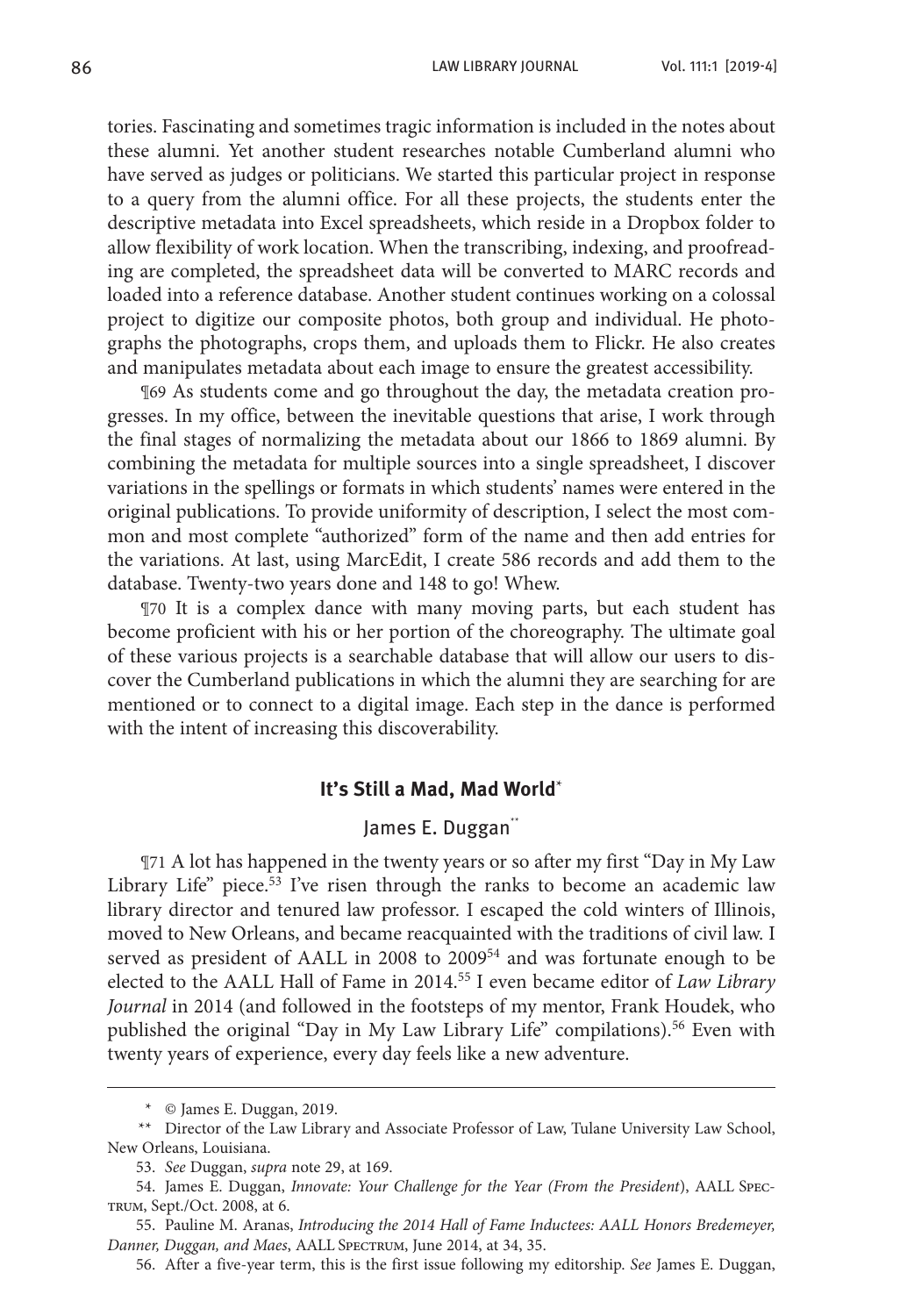¶72 My morning begins with a quick review of my electronic calendar, to see what's in store for the day ahead. I then scan my BlackBerry<sup>57</sup> for overnight emails and texts from library staff, faculty and administrative colleagues, and the dean to see whether anything needs immediate attention. Sure enough, the dean is asking permission to use a room in the law library for a reception, and a faculty colleague wants the library to purchase a somewhat expensive monograph. Both requests are readily granted by return e-mail, and I head to work.

¶73 I try to be at the law library by 7:30 a.m. (8:00 a.m. at the latest). That way I have some time to organize my day, see which staff are on the vacation/sick leave calendar, and draft my to-do list, and return any telephone messages from the day before. Today I call a law firm that wants to donate a complete run of law reviews from the 1980s and 1990s (which I must unfortunately decline, as we already have multiple copies in print and are covered by HeinOnline as well as Lexis Advance and Westlaw).

¶74 I next review my notes and slides for my advanced legal research class that I am scheduled to teach at 11:30 a.m. Today's lecture is the first of two on legislative history, and I am hopeful that I can build on the success of last week's presentations of statute research and teach my students about why they are the likeliest to be asked to compile a legislative history.<sup>58</sup> In addition, I need to craft an assignment that requires students to use the appropriate databases<sup>59</sup> that I will demonstrate in class.

¶75 During class I quickly review *Bluebook* citation errors from last week's assignment, then launch into why understanding legislative history is an important part of the legal research tool box. Before students' eyes can glaze over, I play a YouTube version of Schoolhouse Rock's "I'm Just a Bill"<sup>60</sup> to remind them how the legislative process works. I then follow up with compilations of legislative history for legislation that students might be interested in, for example, bills that examine consolidating or exempting student loan debt.

¶76 After class (which lasts for an hour and twenty-one minutes, per ABA requirements), I head out for a quick lunch with another faculty colleague, then return to the law library to review and approve acquisition invoices and Hein GreenSlips<sup>61</sup> for possible monograph orders (which are routed to librarians for their examination).

¶77 I then tackle the filing of the next loose-leaf release of the *CCH Standard Federal Tax Reporter*, which, thanks to the Tax Cuts and Jobs Act of 2017,<sup>62</sup> looks to be nearly 500 pages. This takes me almost an hour and a half to file, as it is the type of loose-leaf filing where most of the pages are replaced one or two pages at a time. Our beloved loose-leaf filer retired last year, and rather than replace her, all the

*From the Editor: The Last Chapter*, 110 Law Libr. J. 445, 2018 Law Libr. J. 19.

<sup>57.</sup> Some call my affection for this device outdated, but I prefer to term it "vintage."

<sup>58.</sup> Typically, no one except the librarian knows how to do it!

<sup>59.</sup> *E.g.*, ProQuest Congressional, Congress.gov, Westlaw's U.S. Code Congressional & Administrative News, Lexis Advance's Legislative Histories.

<sup>60.</sup> TheGreatWorker, *I'm Just a Bill (Schoolhouse Rock*!), YouTube (Sept. 1, 2008), https://www .youtube.com/watch?v=tyeJ55o3El0 [https://perma.cc/P9XV-SH8Z].

<sup>61.</sup> *See Electronic Greenslips*, William S. Hein & Co., https://www.wshein.com/electronic -greenslips/ [https://perma.cc/NU26-3NAD].

<sup>62.</sup> Pub. L. No. 115-97, 131 Stat. 2054 (2017).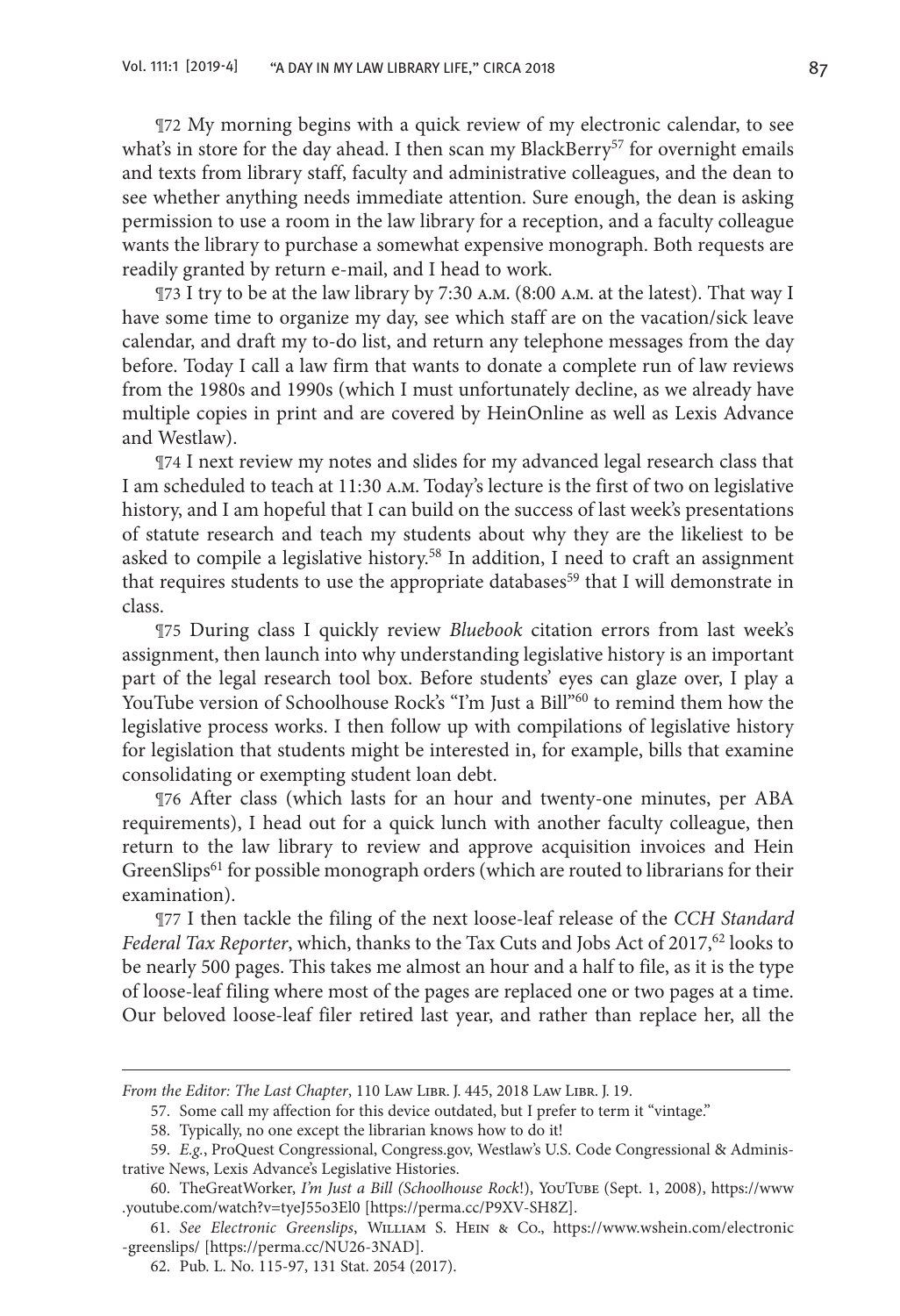librarians and staff (as well as student workers) were assigned individual loose-leaf titles to file  $63$ 

¶78 After finishing my filing, I leave for the University Senate meeting, which meets at 3:00 p.m. This body, which consists of representatives of faculty, staff, students, and administrators, meets approximately three to four times per semester to review committee recommendations, vote on curricular matters, and hear updates about university matters.

¶79 The meeting runs long, and I don't return to my office until after 4:30 p.m. I return a few phone calls and emails, then start on cite checking and editing a couple of *Law Library Journal* manuscripts that are due for the next issue. I work until 5:30 p.m., when it's time to leave for a law school–sponsored constitutional law lecture, which is held in the law school's auditorium. It is an interesting talk, but I feel my energy wane, and as 7:00 p.m. rolls around, I'm on my way home.

¶80 Working in a law library still feels like a mad, mad world, but one I wouldn't trade for anything!

#### **A Day in the Life of a Law Librarian in 2018**\*

## Sarah Gotschall\*\*

¶81 A day in the life! Well, January 17, 2018, was already underway when I received an email from Scott Frey at 11:41 a.m., asking whether I wanted to contribute to his "A Day in My Law Library Life, Circa 2018" project. He had just read my blog post about the future of the law librarian profession in 2027.<sup>64</sup> He wrote that "you need not describe your day with an eye towards the future." Well, too late! Like any pink elephant, once pointed out, it is hard to ignore.

¶82 Usually in my days of life, I procrastinate on stuff, but new and improved 2018 Sarah decided to strike while the iron was hot! I began to recreate the workday, which wasn't difficult because only two hours and forty-six minutes had elapsed.

¶83 Work, where is that? For the last twelve years I have worked at the University of Arizona's James E. Rogers College of Law Library as a reference librarian and professor of practice. Before that, I worked in the customer support department of LexisNexis, helping customers with their research questions.

¶84 Circa 8:55 a.m.: The morning started badly when I woke up with a cold, again! Lately, if I stayed in bed every time I had a cold, I would never actually go to work, so off I went. Of course, illness doesn't usually put one in the mood for work, so I wandered around complaining to coworkers about my cold and the day's cryptocurrency crash. Lacking the energy for continued wandering, I returned to my office and plunked down at my computer.

<sup>63.</sup> I'm still not sure how I was assigned *this* particular title . . .

<sup>\*</sup> © Sarah Gotschall, 2019.

<sup>\*\*</sup> Reference Librarian and Professor of Practice, University of Arizona Law Library, Tucson, Arizona.

<sup>64.</sup> *Editor's note:* Sarah Gotschall, *The Year 2027: The Future of Academic Law Libraries/Librarians*, RIPS Law Libr. Blog (Jan. 16, 2018), https://ripslawlibrarian.wordpress.com/2018/01/16/the -year-2027-future-of-academic-law-libraries-librarians/ [https://perma.cc/RQ95-NQ8G].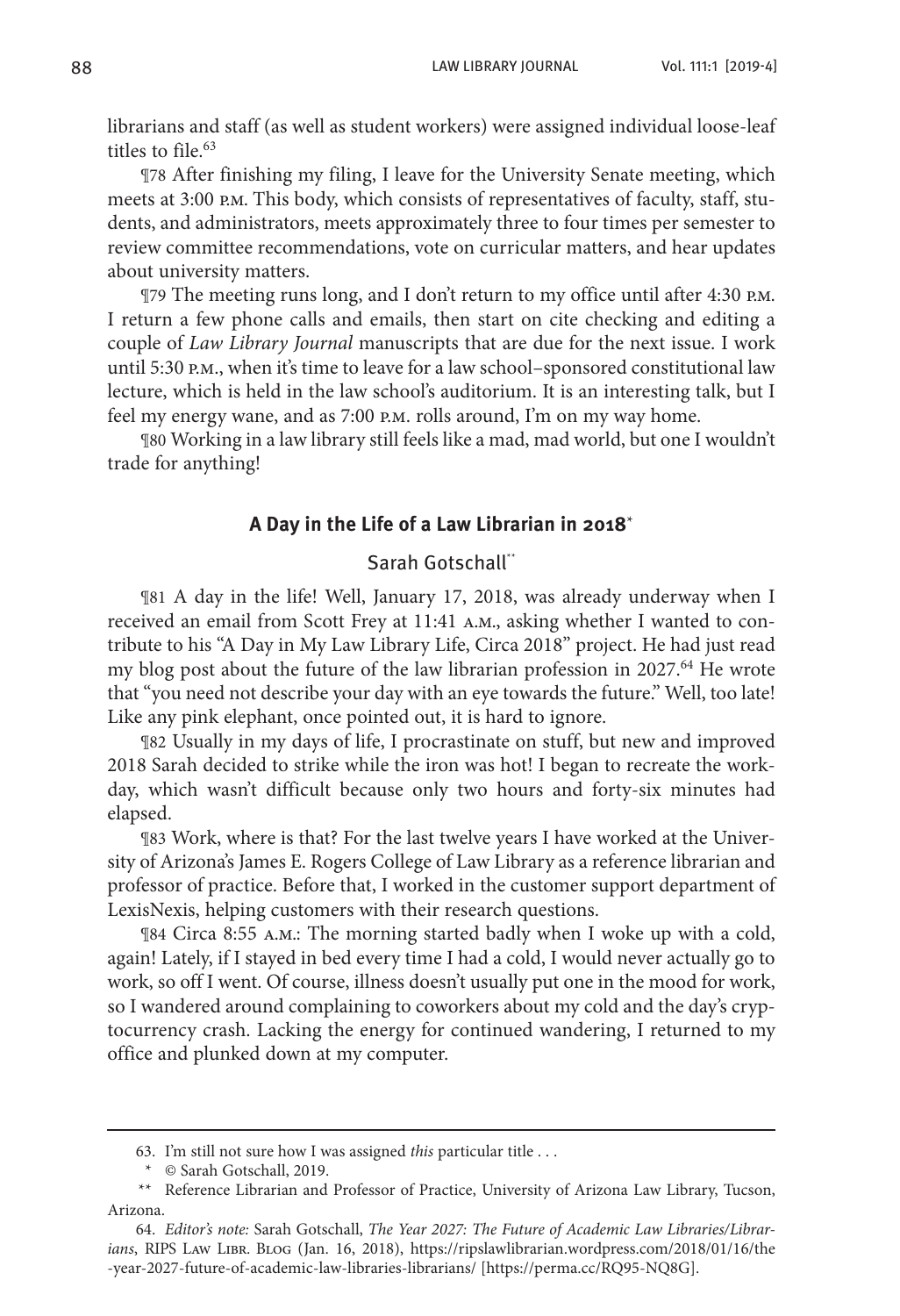¶85 9:20 a.m.: As usual, the first non-wandering action of the day was checking my email and calendar. Sensing my delicate state, Outlook blessed me with no email requiring a response and nothing on my calendar until after lunch.

¶86 9:30 a.m.: Feeling lifeless, I examined my to-do list for something requiring little thought or effort. My colleagues and I are co-teaching a law practice management and technology course for the first time this semester, beginning in March. It is a survey course, and my section concerns legal analytics, blockchain and smart contracts, and document automation/legal expert systems. The previous day I started a LibGuide for my topics. I had already formatted the guide and done research on my course materials for the curriculum proposal, so, even in my weakened state, it was easy to cut, paste, and edit stuff.

¶87 I didn't think about it at the time, but after Scott's email the future was on my mind, and I was reminded that we decided to teach the class in part due to the amount written and said about the need for law librarians to expand our bailiwick of skills and activities to "stay relevant" in the future.

¶88 11:00 a.m.: Bored with the LibGuide, I worked on my legal analytics exercise for my first day of class. Finding that we once again somehow lost access to Ravel Law Analytics, I went to my coworker's office to complain about it. I thought that my exercise would be more interesting if it covered more than Bloomberg Law Litigation Analytics and the limited Lex Machina analytics that currently appear in Lexis Advance. Of course, it is always possible that LexisNexis will have already incorporated their newly acquired Ravel Law Analytics into Lexis Advance by March.

¶89 11:41 a.m.: I received Scott's email! I responded that I was interested in submitting to his project and started reconstructing my day thus far. As I typed, the pink elephant kept trumpeting "future future future" since my day in the life . . . didn't need to be about the future.

¶90 11:55 a.m.: All this futuristic thinking led me to ponder that supposed educational wave of the future, online education! More specifically, I pondered whether my coworker's newly online advanced legal research class had stolen any more of my students from my old fashioned, in-person administrative law research class. In the past few semesters, we both usually had approximately seven students, but since going online for the first time this semester, he had twenty-five students and I had only three! Well, hopefully three, I thought as I logged into the university system to check to see whether anyone had dropped. No one had dropped yet, but, of course, I went to my coworker's office to—you guessed it—complain!

¶91 I was just kidding, of course. I am all about anything that makes law school more enjoyable for students so if they want to take their classes from the comfort of their beds, I am all for it. I am considering making the move for my own class next semester.

¶92 12:11 p.m.: Finally feeling better, I spent my lunch hour walking around campus with another librarian. We racked our brains for decent gossip, fluffing up the smallest tidbit . . .

¶93 1:15 p.m.: Back at my desk, I was delighted that it continued to be a refreshingly light email day. I answered a few emails and put an upcoming presentation by the online learning folks in my calendar.

¶94 1:25 p.m.: I went to look for, but failed to find, one of our library fellows (student employees with JDs who have fellowships for library school) to see what we should do to prepare for our upcoming substantial paper research presentation.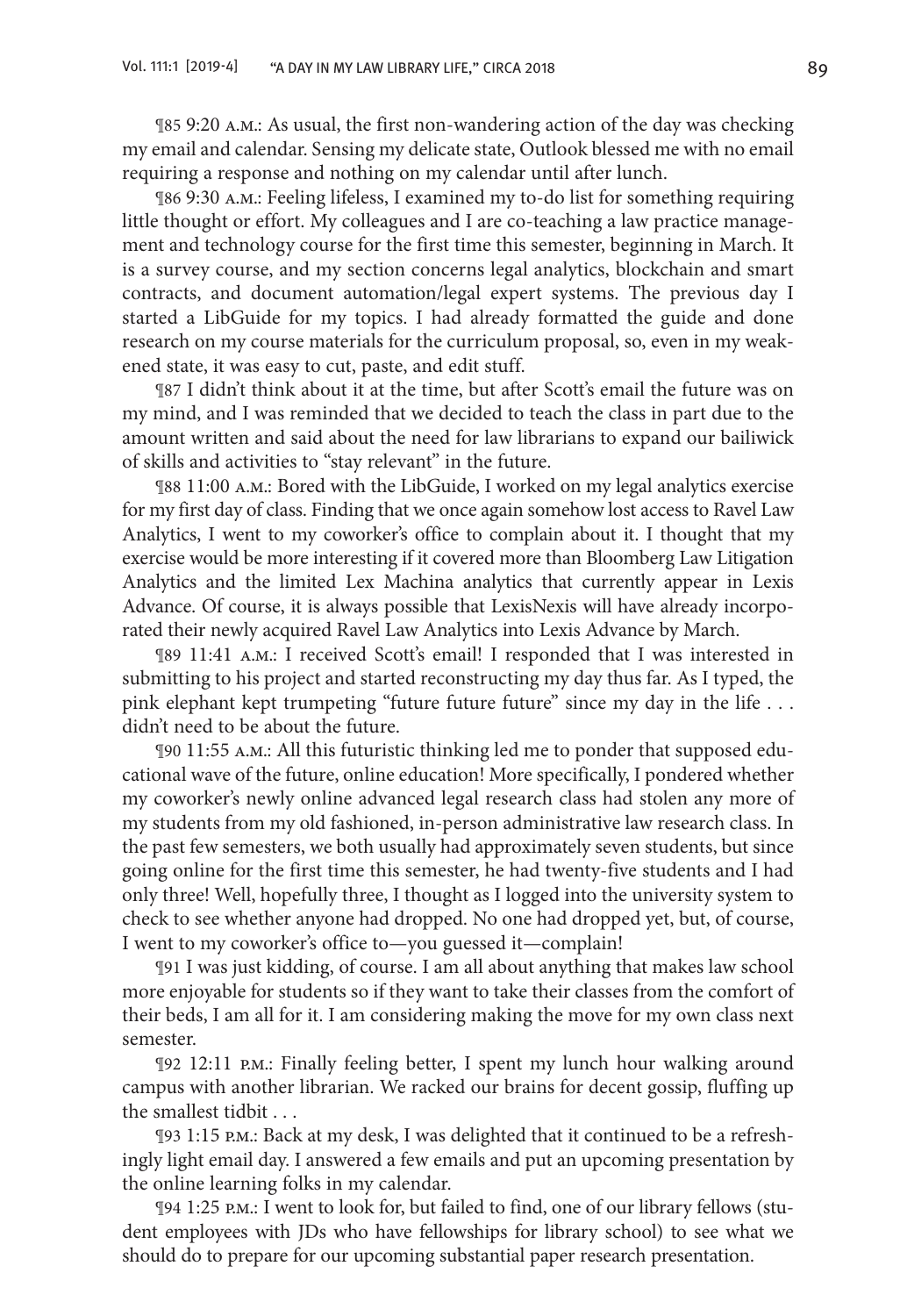¶95 1:35 p.m.: A former student stopped by to visit me, and then I went to visit some friends in another department.

¶96 1:50 p.m.: Time got away from me and I rushed back to my office to prepare for my 2:00 meeting with a clinical professor who requested a presentation on land use law research for her class the following week.

¶97 2:00 p.m.: The newly hired professor was a very nice woman who claimed to be a former research student of mine from 2008. This really threw me since neither her name nor face seemed remotely familiar! Pushing fears of early (well, at least kind of early) onset dementia aside, I took notes on the specific sources she wanted covered. I explained that I usually make a LibGuide for presentations and promised to email a draft of it to get feedback the following Monday.

¶98 2:30 p.m.: I started on the above-mentioned LibGuide.

¶99 They day went on, but alas, I am out of my allotment of words!65

## **Today Dwight Will Give the Research Strategy Lecture**\*

## Dwight King\*\*

¶100 "I'm here to give you a research strategy for your moot court problem and remind you of a few things you probably forgot about legal research over the winter break." That's how I began my lecture to those 1Ls who could attend the 10:00 a.m. section. (I would repeat the lecture again at 4:00 p.m. for the rest of the 1L class.) Legal research and legal writing are taught in two separate courses at Notre Dame. We join forces at the beginning of the spring semester for this single lecture. I'm always hopeful that their immediate need to apply what I teach them will encourage the students to pay close attention. I'm discouraged by the yawns I see. Their polite applause at the end leaves me skeptical as to whether my demonstration of ways to research Oregon law on investigatory stops was successful. Oh well, as with so much of what we teach them about legal research—they'll thank me later!

¶101 Not long after returning to my office, I was met by the journal editor who had emailed me the night before for help with a few *Bluebook*66 citations that had bewildered the initial cite checkers. We searched Westlaw's *Secondary Sources* database for sample law review cites to the U.S. National Archives, the Canadian Library and Archives, and the Avery Brundage Collection at the University of Illinois Archives. I wish the *Bluebook* would provide sample cites to archives! I've used the *Bluebook* for over thirty-five years. The students consider us librarians to be the citation experts; however, I have to admit that I still do a lot of "best guessing." Together, the editor and I finally found some samples she liked.

¶102 Next up, could I help a faculty member find an authoritative source stating that an Alabama death row inmate had committed suicide? She had sent me an excerpt of an article from an Alabama newspaper commenting on the event. It took a while for me to find the full text on Lexis, but in the end, she thought she still needed something more. She found mention of the suicide on several death row

<sup>65.</sup> *Editor's note*: The author has informed this editor (the compiler) that nothing much exciting happened after 2:30 P.M. on this day in the life.

<sup>\*</sup> © Dwight King, 2019.

<sup>\*\*</sup> Associate Director for Patron Services, Notre Dame Law Library, Notre Dame, Indiana.

<sup>66.</sup> *Editor's note:* Bluebook, *supra* note 52.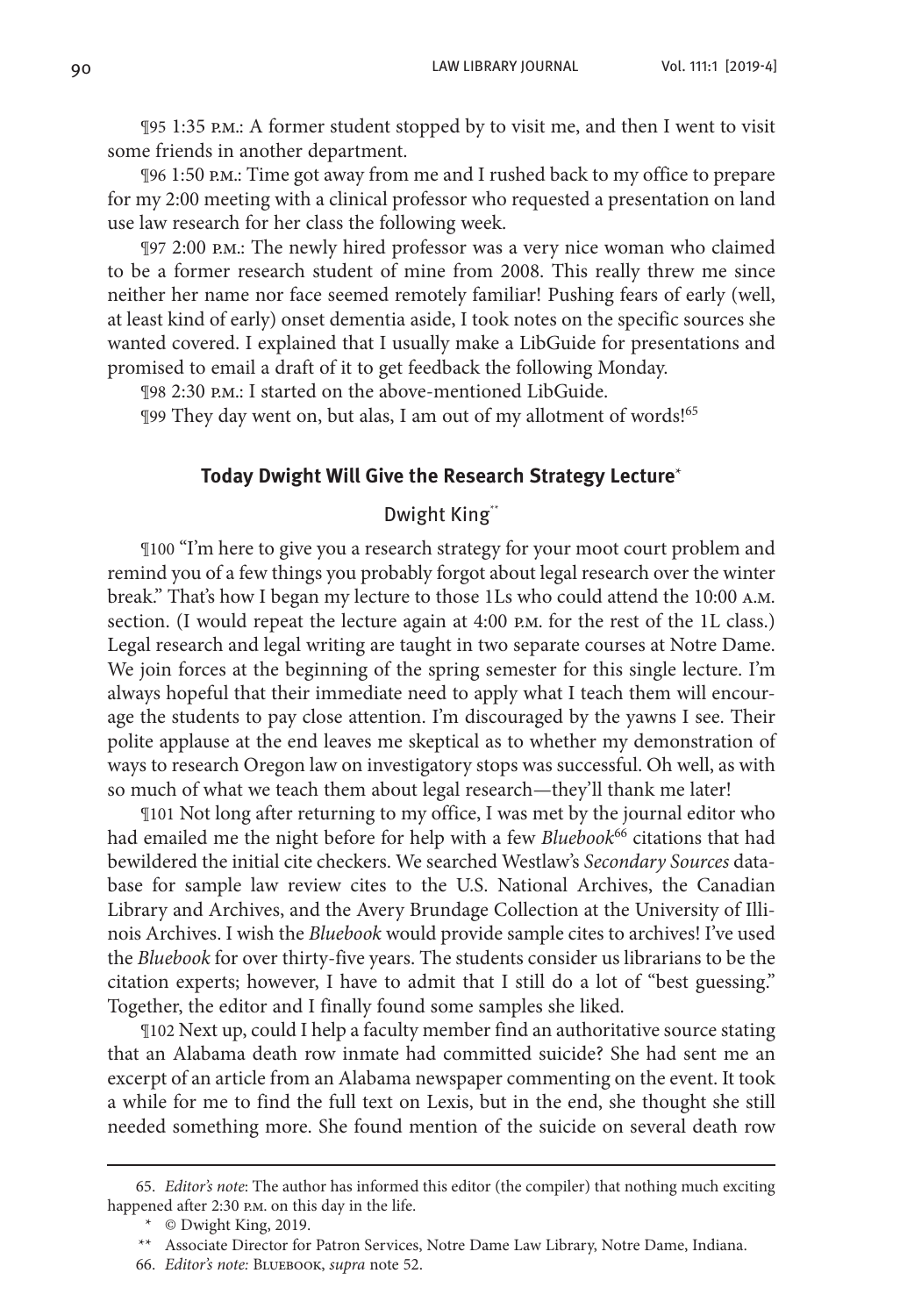blogs, but she was hoping for better. I wanted to impress her with my librarian prowess by finding mention of the event in a major publication on a database of which she wasn't aware. I searched for quite a while, but to no avail. I finally had to call her and confess that what we were both finding through Google was all that was available. She's very nice; she thanked me for looking and told me not to worry for now. Maybe she would just have to simply cite herself as the authoritative source. She had worked on the case pro bono when she was practicing. She knew what had happened to her former client.

¶103 We have a general LL.M. program at Notre Dame. Most of the students are international students. I teach them U.S. legal research in the fall semester. One of my former students came to my office seeking assistance with citing a source he had found on Westlaw. He wasn't sure what kind of source it was. None of the examples from the citation cheat-sheet I had given him last semester seemed to cover the situation. With a little looking, we finally concluded that he had found the electronic version of a nonconsecutively paginated periodical. My former student was very grateful, "Thank you, Mister Dwight!"

¶104 It was time now for the 4:00 p.m. research strategy lecture. I had tweaked my PowerPoint a little bit from this morning. I even noticed a slight mistake about which key number I had used to get that "one good case." Fortunately, no one had pointed it out. I called Matt in the IT Department asking whether I might use the lapel microphone this time. Perhaps if I could move around a bit this time instead of just standing behind the courtroom podium, as I had done in the morning, I could reduce the number of yawns during the afternoon session! At 4:40 p.m., I concluded and asked whether there were any questions. No one raised a hand. "Well, if you have questions later, remember that all of the reference librarians are happy to help you. Good luck with your briefs!"

¶105 I went back to my office and had a late lunch before going home.

## **A Day in the Life of a Law Librarian**\*

## Margot McLaren\*\*

¶106 The most rewarding aspect of my law library work is cataloging and barcoding all of the titles at Western State College of Law Library into the library's online catalog using OCLC's new integrated library system, World Management Services (WMS).

¶107 I was hired as a technical services librarian on September 2, 2016, to catalog the library's entire collection using OCLC WMS; to train library staff members on how to use OCLC WMS to check in and bar-code serial continuations (such as loose-leaf updates, pocket parts and supplements, journals, newspapers, and magazines); and to set up the circulation module so faculty, staff, and students can check out library materials.

¶108 What led me to pursue librarianship as my career? Word of mouth. A woman whom I met back in the summer of 1980 noticed that I enjoyed frequenting rare booksellers in downtown Newport, Rhode Island, and in Keene, New Hamp-

<sup>\*</sup> © Margot McLaren, 2019.

<sup>\*\*</sup> Technical Services Librarian, Western State College of Law Library, Irvine, California.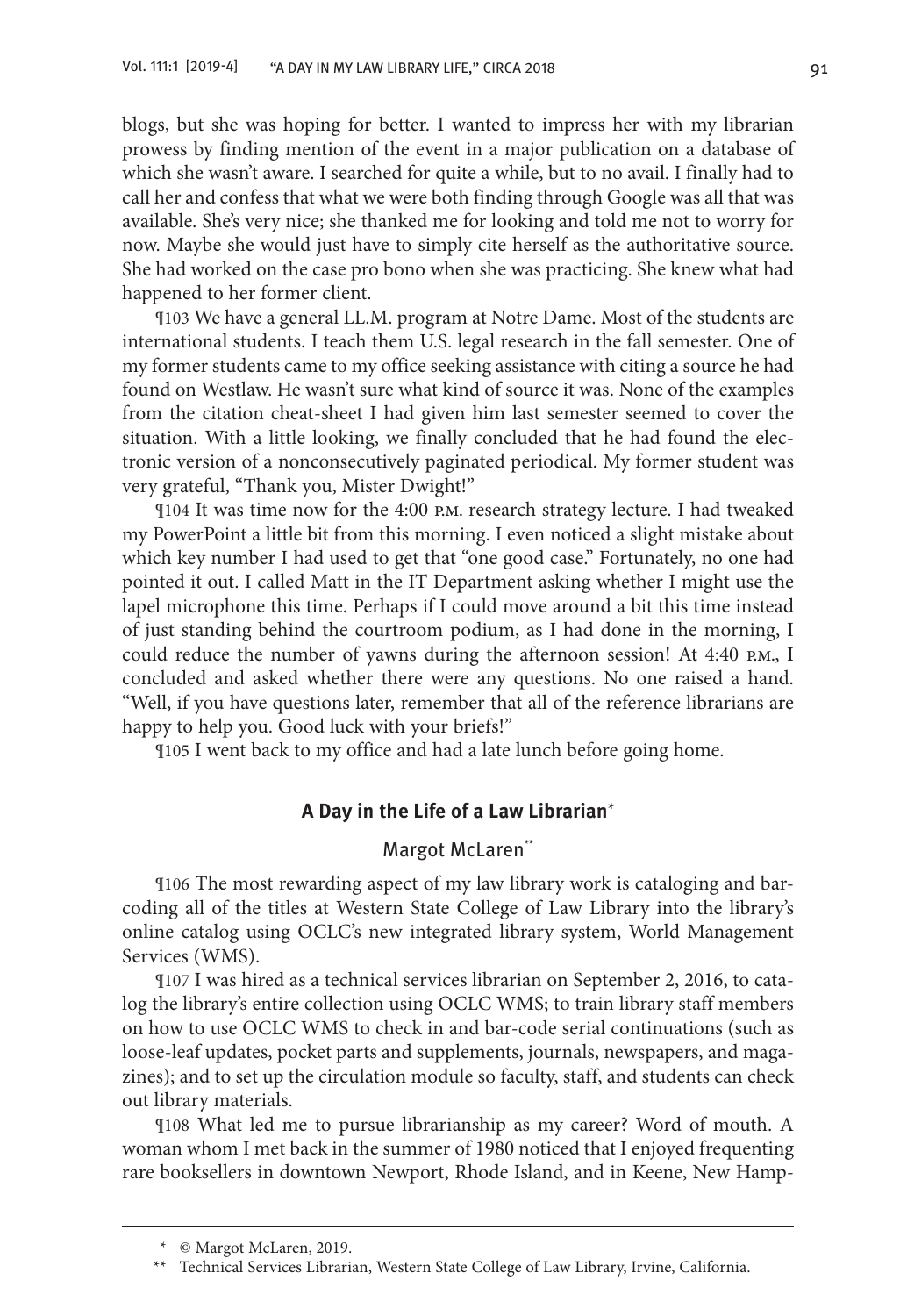shire. She told me that University of Rhode Island offered a master's degree in library and information studies. I was so overjoyed at hearing this wonderful news and opportunity, that in the middle of my sophomore year, I decided to become a librarian. After I completed my undergraduate studies, I entered University of Rhode Island's Graduate School of Library and Information Studies in the fall of 1983.

¶109 In the spring of 1984, I enrolled in a cataloging course (at that time it was a required course). My cataloging professor taught us first how to catalog books on  $a 3 \times 5$  card, and then how to catalog on OCLC (URI's GSLIS had an account with OCLC). She made the cataloging class so enjoyable that I instantly fell in love with cataloging because it reminded me of my undergraduate days when I was a math major, learning a set of formulas to solve complex mathematical equations. In cataloging, the student learns a set of cataloging rules to create bibliographic records, so patrons can locate library materials easily.

¶110 At Western State College of Law Library, I begin my day by cataloging the remaining titles on the book cart and creating new spine labels for the Library of Congress call numbers that have been reclassed. After I finish labeling the monographs, I go back into the stacks to reshelve the books. Then I reload my book cart with another round of books, totaling around 50–60 items. Today, I cataloged seventy-seven books in 6.5 hours. Since September 2016, I have cataloged 5312 titles.

## **A Day in the Life of an Alaska District Law Librarian: "It's Snowing and There Might Be Moose"**\*

#### Anna Russell\*\*

¶111 I am a U.S. Courts branch librarian, and I love my job. The Ninth Circuit Courts Library primarily serves over 400 judges and 5000 court staff in the Ninth Circuit. Headquartered in San Francisco, we have branches throughout the nine most western states. In addition to serving the federal courts, we provide limited service to other federal agencies, state and local courts, members of the bar, and the public.

¶112 As a court librarian, you have the ability to immerse yourself in all aspects of librarianship, from cataloging, collection development, procurement, and acquisitions to public services, facilities management, and archives.

¶113 In preparation for this piece, I took a look at *Law Library Journal*'s 1997 Special Feature<sup>67</sup> on a Day in the Life. One commonality that stood out after two decades is the law librarian's unique work feature of rarely having a set routine. Depending on your main work requirements, you may have set times of the year where you expect to be working on the same topics, but even these will usually be new experiences every time.

¶114 For an example of a typical day, I like to start with the typical items I work on at any given time. I need to check in with my patrons on a regular basis to see what research support I can provide. I need to process new titles into my library collection, using the ILS and physical check-in processes. I need to manage tech-

<sup>\*</sup> © Anna Russell, 2019.

<sup>\*\*</sup> Anchorage Branch Librarian, U.S. Courts Library, Anchorage, Alaska.

<sup>67.</sup> Houdek, *supra* note 1, at 231.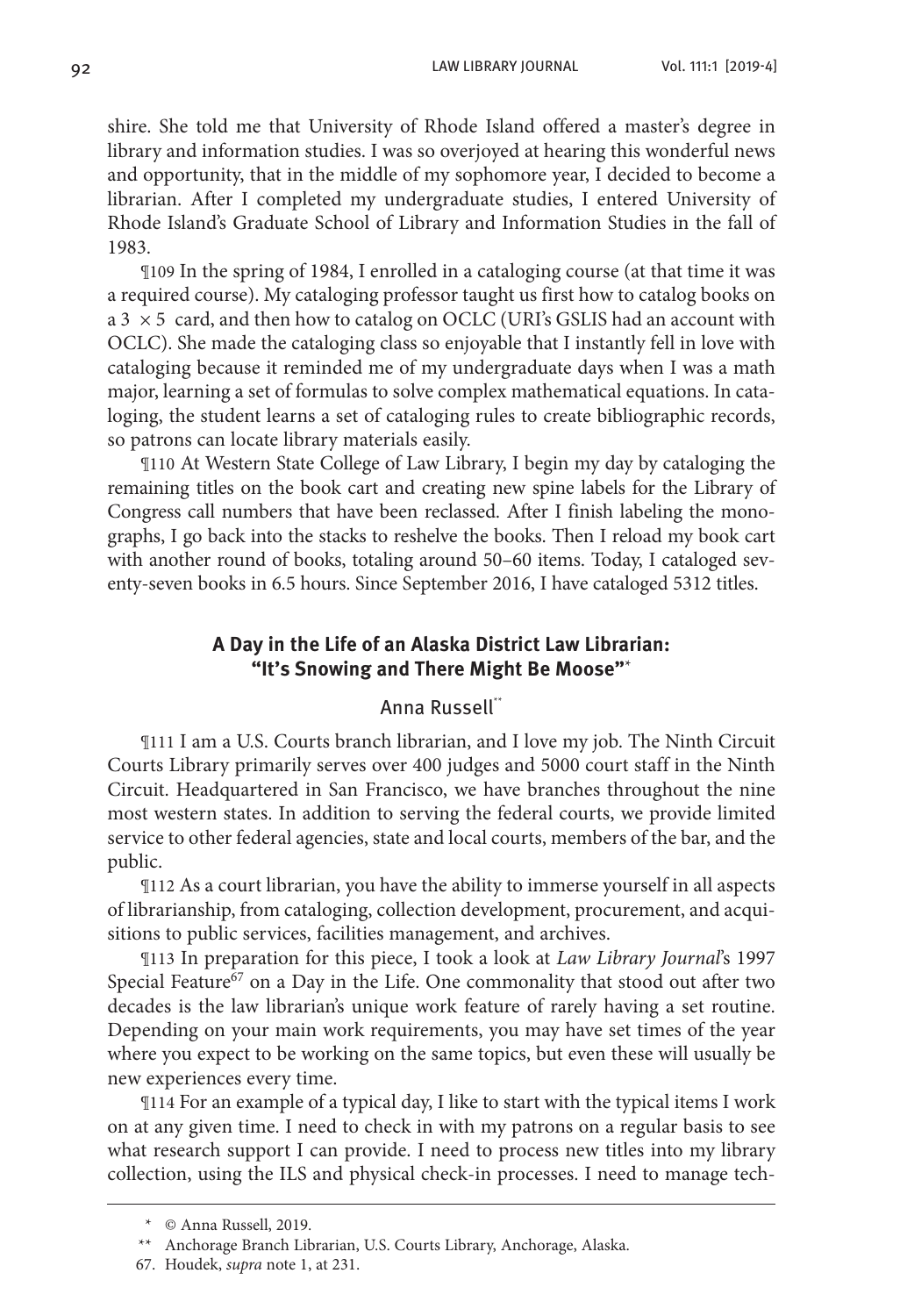nology issues that come up on hardware and software. I need to provide training on what folks used to call CALR but is now simply "legal research training." And then there are the unexpected projects like determining whether there might be a federal entity that loans federal fine art out for display to the public or planning a wellness space in the library where patrons could drink tea and take a few moments to relax.

¶115 7:30 a.m.: Begin the day, turn on the lights, unlock the library, set up the tea area, turn on the computer, and check email.

¶116 9:00 a.m.: Allow members of the public open access to the library.

¶117 12:00 p.m.: Put a stop to whatever I am doing at the time to take a lunch break; maybe it's checking in library materials, or maybe working on archiving the history of the federal court in my area. In this instance, I think it was answering email.

¶118 1:40 p.m.: Greet a patron who's entered the library, searching for § 1983 in the U.S. Code.<sup>68</sup> Providing the patron with the primary law is the first step. I also share a couple guides on understanding 1983 claims.

¶119 3:15 p.m.: I receive a big smile and thank you from the grateful patron who appreciated the extra resources I provided.

¶120 3:20 p.m.: I am late closing the library to the public; normally I close at 3:00 p.m.

¶121 4:00 p.m.: I am done for the day; I put on my gym clothes and head out to exercise.

¶122 As access to online resources shrinks to narrowed subscription groups, I've appreciated the creativity and surprising amount of quality service I provide as an information professional. Finding ways to provide current useful content to as many patrons as possible is a continual process. I spend time daily talking to law clerks and other court personnel to learn the most pressing legal issues. I talk with judges to get a sense of their strategic goals to be ready to provide them with the necessary resources. And when the rare prisoner calls to ask for primary law, I make sure to find a way to help.

¶123 In 2018, my library's value is often found in the connections I make and the inviting space I provide. Setting up activities that bring people together (whether or not the theme is of a legal nature) is a main feature in my work. I recently set up a group viewing party for a streaming lecture on the Supreme Court's October Term 2017 legal issues. I am not sure it gets much better than donuts, coffee, and a good intellectual group program.

¶124 As far as the moose go, I've learned that they are much faster than they look. Due to their unpredictable behavior, they are more dangerous to the casual observer than your typical bear. But they are majestic creatures, and when one moseys by your building early one weekday morning, you can't help but feel it is going to be another interesting day.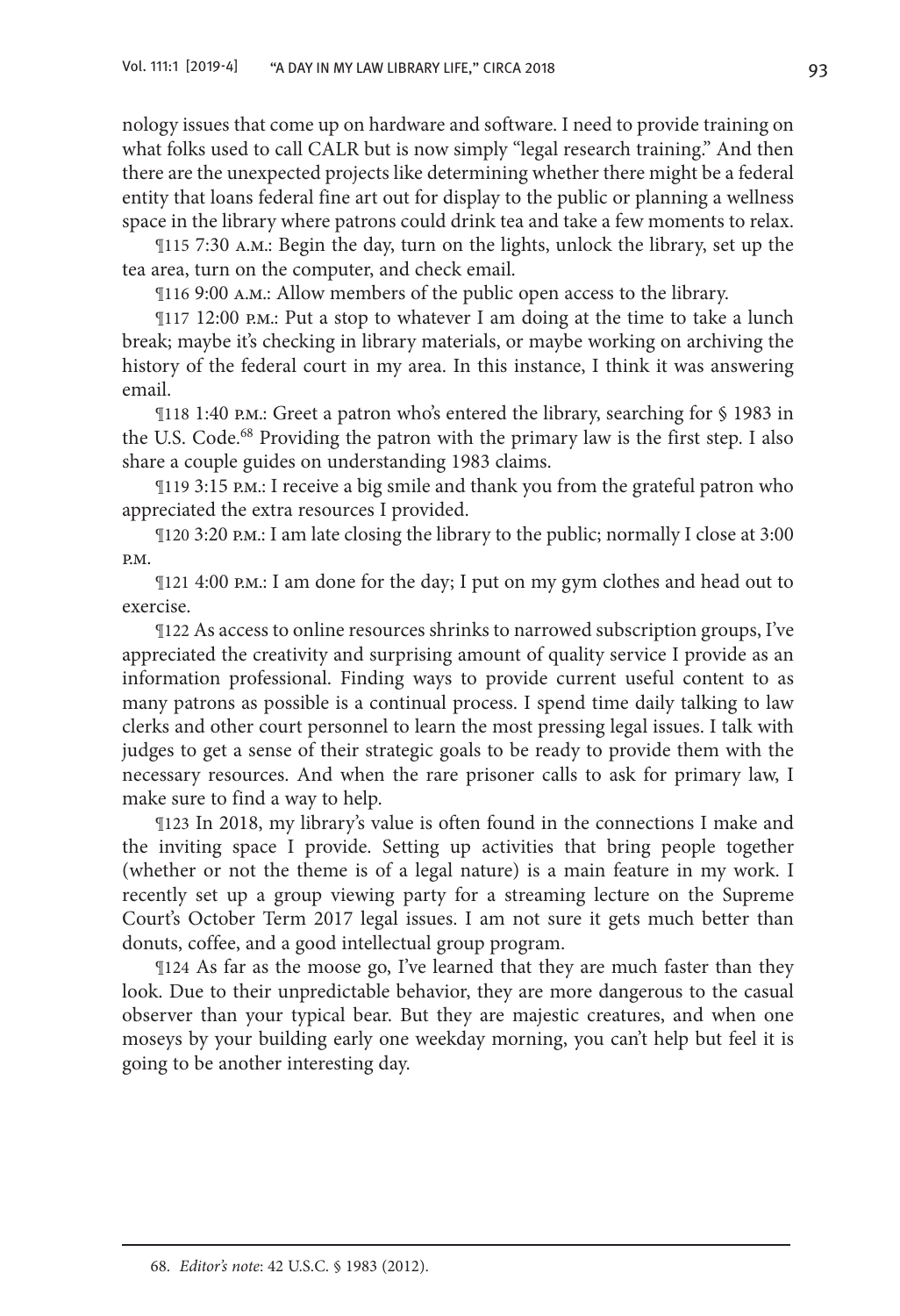## **Dear Diary—Fast Forward 21 Years . . .**\*

#### Merle J. Slyhoff\*\*

¶125 February 5, 2018

¶126 Dear Diary,

¶127 Over the weekend I found my diary from 1997. It opened to February 25, 1997, and there was an entry where I had described a day at work.<sup>69</sup> Might be time for an update!

¶128 Wow! Some things have changed drastically, and some seem to be the same. I'm still at Biddle Law Library at Penn but my title has changed . . . again. Now I'm Collection Development and Resource Sharing Librarian, the collection development component going back to my original position here at Biddle oh-somany years ago! My days are now spent overseeing interlibrary loan and doing collection development for U.S. law. Other duties now include reference desk duty and serving as liaison to our six student journals, plus associated and additional tasks. Like 1997, I still wear many hats!

¶129 Emails continue to play an important role in everyday work, but they no longer come from the same lists since my job functions have changed. They now focus on OCLC and other ILL news, various publisher emails trying to get me to buy their latest database or book (although I'm not quite sure why the rep thinks an academic law library would be interested in buying a freshmen English textbook), emails from Penn law journal editors unable to locate a source, or a faculty member responding to my request for an overdue ILL book to be returned with my promise of getting another copy. Right now email is heavy with replies to my question asking company reps whether certain microfiche content is available in their companies' databases as we contemplate purging fiche and film. Happy to say the answers so far have been yes to online accessibility!

¶130 It was a busy day—an early meeting of law school staff brought the sobering reality of how to deal with our students who may be going through stress or distress. Certainly a sad reminder of the difficult times our student body (and everyone!) is facing. And a confirmation that our jobs as law librarians extend beyond our knowledge of what's in the books and the databases. Our personal contact with the students plays an important role in the overall operation of the law school and the lives of the law students.

¶131 On a cheerier note, I did Roving Reference today! You may remember a few years ago I told you I had developed a program where I go to the main student area and set up roving reference—I now go weekly and take my sign and my laptop and the big monitor is there waiting for me. I really enjoy Roving Ref and it now seems to be considered a normal activity by the students and faculty. "Oh, there's Merle. Must be Roving Ref day," "Hey, since I see you here it reminds me I wanted to ask you to buy this book and route it to me," "I'm working on an assignment. Can you help me find something?" My take-ref-to-them seems to have caught on. And my hook this year? Movies! IT worked with me to show DVDs so I no longer have to rely on the few "play now" law-related titles in my Netflix account. This

<sup>\*</sup> © Merle J. Slyhoff, 2019.

<sup>\*\*</sup> Collection Development and Resource Sharing Librarian, Biddle Law Library, University of Pennsylvania, Philadelphia, Pennsylvania.

<sup>69.</sup> *Editor's note*: Houdek, *supra* note 1, at 206.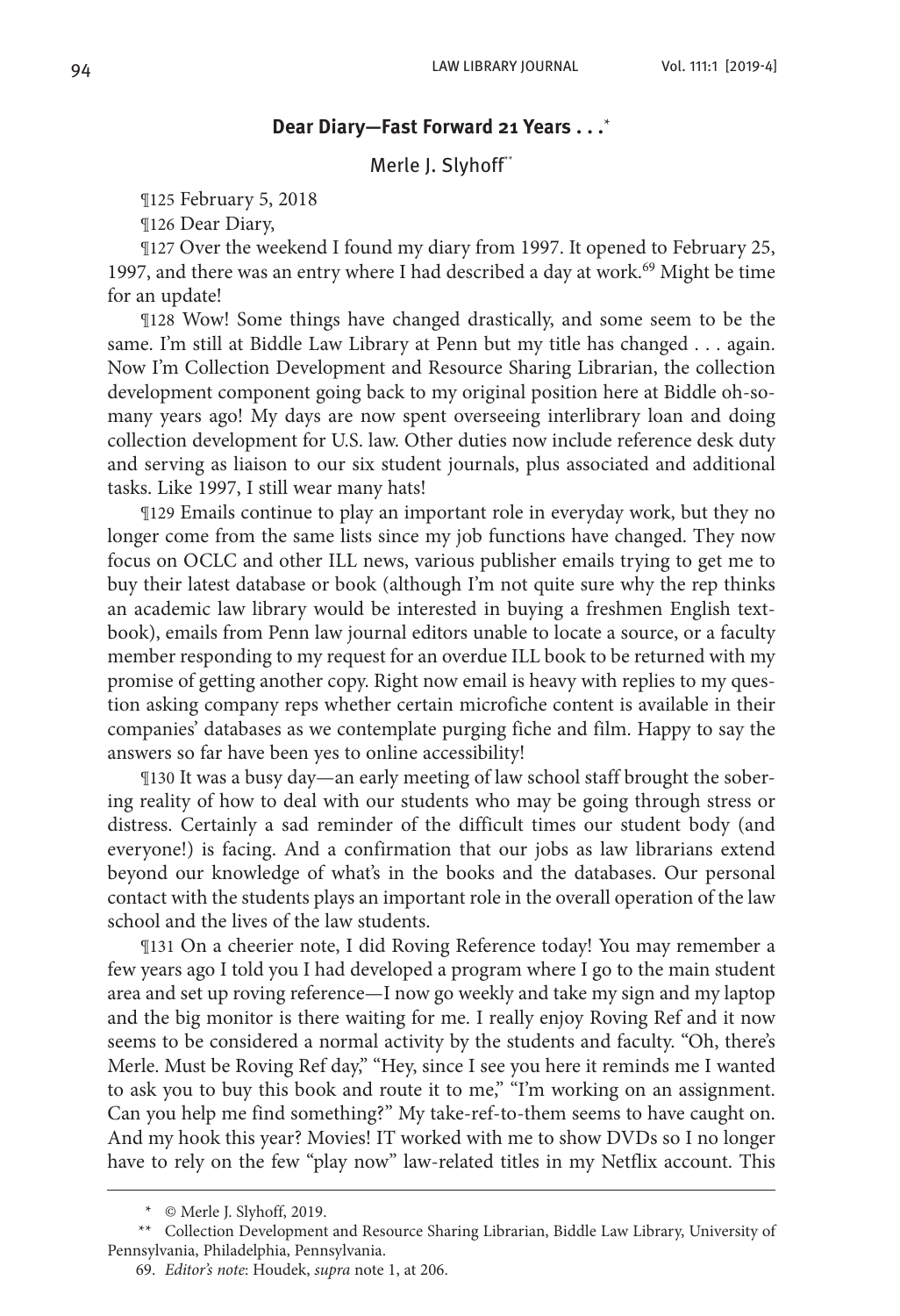week I showed *The Fighting Temptations* from our DVD collection. Seeing Beyoncé on the big screen surprised some, but I assured them there was a law-related aspect to the film. And free books! I take "extra" books and put them on the table with a Free Books sign. Definitely grabs their attention, and the students get to take an older casebook, a duplicate copy of a book in the collection, donated books we don't need, or a novel a staff member brought in.

¶132 After Roving Ref, one of our database reps had an update session. I like it when my colleagues challenge the reps, especially if they're expressing concerns and raising issues. The companies need to know how the academic users react to their products. Interesting session, but the yummy lunch he provided far exceeded the content!

¶133 A late afternoon meeting with one of our journal research editors provided me with an update on their spreadsheet for keeping track of sourcehunt resources in their office and the status of their Research Editor Manual that spells out their procedures for associate editors and placing ILLs.<sup>70</sup> I hate when the journals recreate the wheel every year because they have to start from scratch! Continuity, folks, continuity!

¶134 In between the highlights of the day, I put out ILL fires, double-checked some titles that we can cancel, and added books to my display, "Biddle Law Library Collections: Expect the Unexpected."

¶135 So, Diary, it was just another day at Biddle with the many hats that I wear still getting shuffled around. I guess I should give you an update more often than once every twenty-one years, especially since my Day in the Life entry in 2039 won't have any mention of Biddle Law Library!

¶136 Oh, and I forgot the best news of all!!! I'm going to bed a bit early tonight. You see, I was up very late last night because . . . THE EAGLES WON THE SUPER BOWL AGAINST THE PATRIOTS!!!!!! First time the team has held the Lombardi trophy!!! GO EAGLES!!! And goodnight . . . But first a few Words With Friends games with my law library colleagues around the country because networking is so important!

#### **Emergency Meetings and an Eclectic Hum**\*

## Victoria Szymczak<sup>\*\*</sup>

¶137 The doors at the University of Hawaii School of Law Library open to the public at 8:00 a.m. on most weekdays. But not today. The student assigned to open the library today overslept. Things happen. Fortunately, one of our veteran student workers, Troy, was already in the library printing out his notes for class. He pitched in when he saw that the doors were still closed at 8:05 and got things rolling. Thank the stars for Troy and for our popular twenty-four-hour access cards that we provide for all of our students and faculty. Without the access card, Troy would have been waiting outside with our alumnae and public patrons. Meanwhile, the law

<sup>70.</sup> *Editor's note*: *See* Merle Slyhoff, *Sourcehunts and Interlibrary Loan Materials: One Library's Best Practice*, Scholastica Blog (Sept. 25, 2015), https://blog.scholasticahq.com/post/sourcehunts -and-interlibrary-loan-materials-one-library-s-best-practice/ [https://perma.cc/SKP7-RRVW].

<sup>\*</sup> © Victoria Szymczak, 2019.

<sup>\*\*</sup> Law Library Director and Associate Professor of Law, William S. Richardson School of Law, University of Hawaii at Manoa, Honolulu, Hawaii.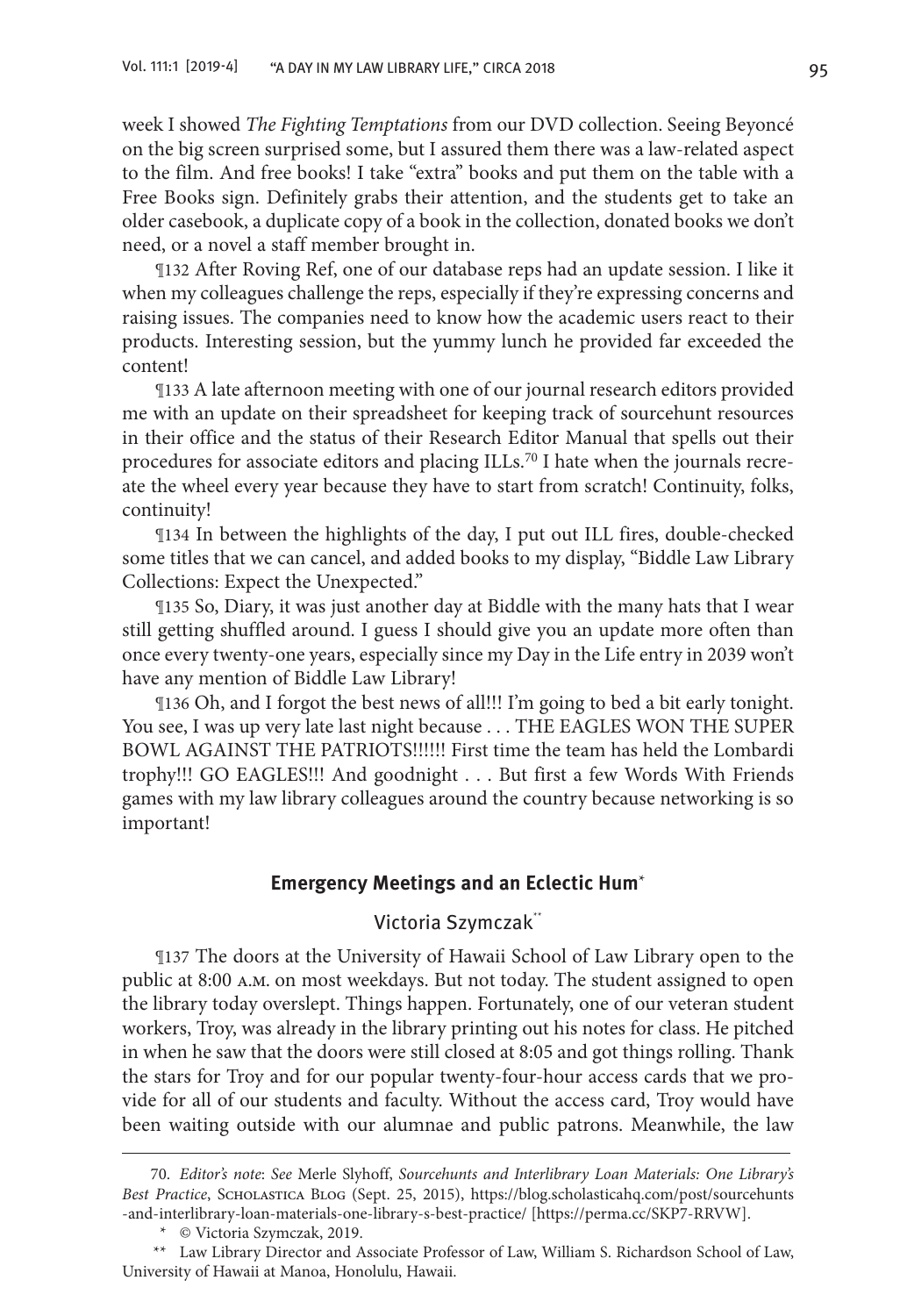library coffee klatch gets the coffee maker going, the circulation counter gates rise up, and we are ready for a new day in paradise.

¶138 Early in the morning, the Library Art Committee asks for an emergency meeting with me. Our third annual art exhibit opens on March 22, and the committee is busy with invites, art submissions, and catering. Apparently one of our alumnae, who now lives in New York City, would like to submit a piece. She sent photographs of three works and asked us to choose which one she should send. Once the exhibit is over, she is going to donate the work to us. Thankfully, I am pleasantly surprised by her work and delegate the choice back to the committee. This should be a group decision, not mine alone.

¶139 Later that day, one of our recurring visiting professors from the East Coast tracks me down. On her flight over she sat next to an amateur painter who lives in Massachusetts. She wants to know whether he could submit his work for the art exhibit. The theme of the show is "Currents" and the painting is titled "Disappearing Island." He has never exhibited his work before and would be thrilled if he could participate. Again, I take a deep breath. Again, I am pleasantly surprised with the thumbnail picture she shows to me. Our annual art show is going global! Hopefully, we will see some local contributions soon.

¶140 This same afternoon, one of our reference librarians is contacted by a faculty member who is leading a roundtable. She needs immediate help locating the regulations known as the Baby Doe Regulations, issued under CAPTA, 42 U.S.C.  $\frac{1}{2}$  5101–5119(c).<sup>71</sup> Normally, this is not such a big deal; however, the librarian cannot seem to find current regulations for the statute. Wondering whether our usual online database providers have messed up the regulations files (again), she expresses her concern to our electronic services librarian. Now there are two people looking frantically for these regulations. Bingo! They find that the regulations were repealed via executive order and get back to the faculty member to deliver the news before her testimony. I am not sure that this is what she wanted to hear, but we do not make up the law—we find it.

¶141 As dinner time rolls around, our evening students start rolling in to print out their notes and get some last-minute reading in before classes begin. Our evening manager is reviewing pending projects to make sure nothing is left undone before she cracks the whip and gets our student workers focused on indexing and scanning archival papers in preparation for an international public event on March 4. The collection contains the papers of the late Professor John Van Dyke. Speakers and visitors will be flying in from the mainland, Korea, and the Pacific islands to commemorate his research and advocacy on behalf of the environment and indigenous peoples. She is ahead of deadline, but we are all a bit nervous to be hosting such an important event for the law school. Before I leave for the day, we have an impromptu meeting to highlight outstanding matters. This includes design, floor layout, poster boards, catering details, and invitations. The governor wants to know whether he will be speaking and whether the first lady is invited. We outline a plan with assignments for everyone on staff, and I see the relief in the evening manager's face. We all work together at our library.

<sup>71.</sup> *Editor's note:* Child Abuse Prevention and Treatment Act of 2010, 42 U.S.C. §§ 5101–5119(c) (2012).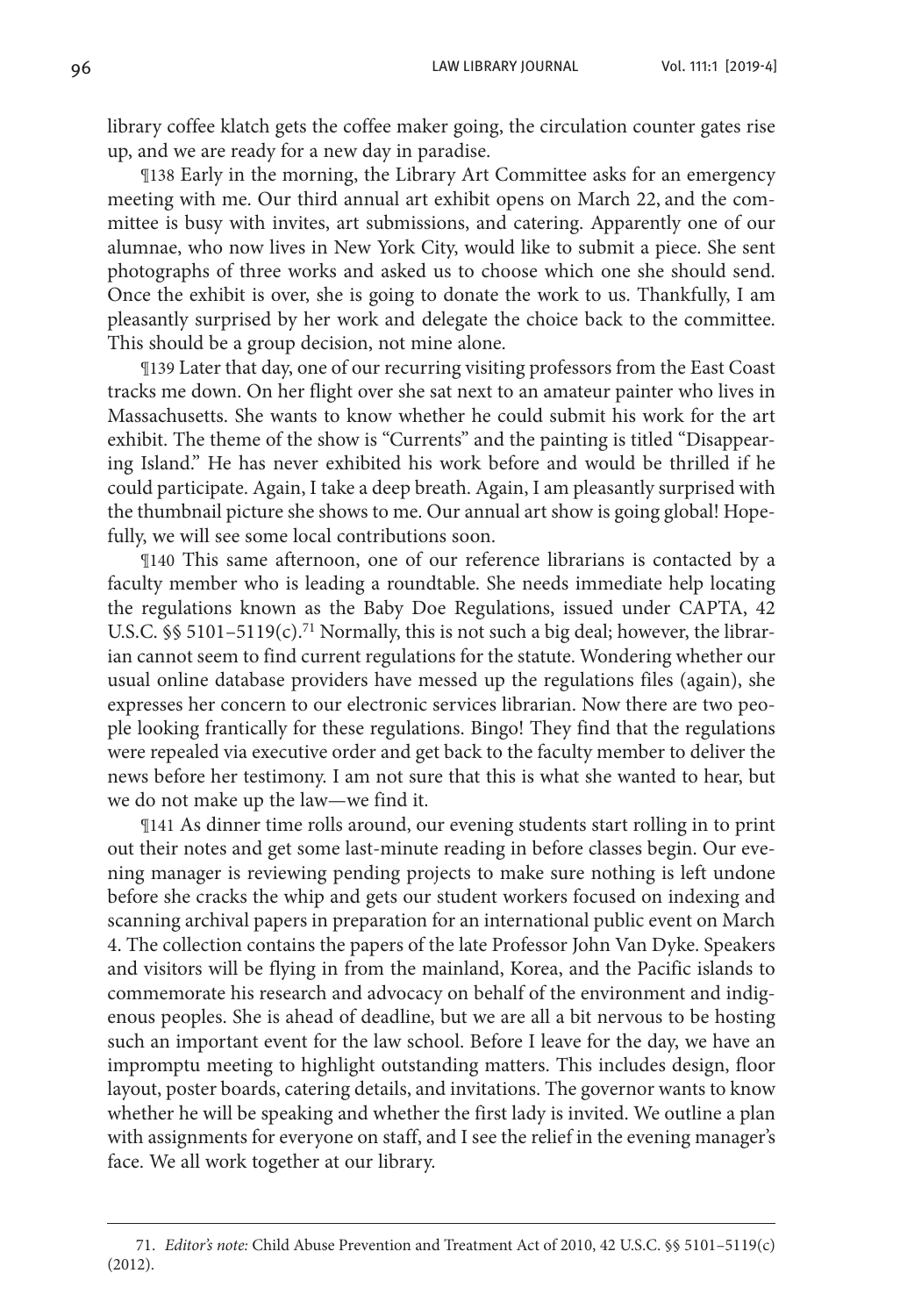¶142 As I walk to my car, the sun is setting and I am grateful for the wonderful people with whom I work and the eclectic hum of the University of Hawaii School of Law Library.

## **A Day in the Law Library Life**\*

## Karen Westwood\*\*

¶143 Tuesday, January 23, 2018

¶144 7:45 a.m.: Email message upon arrival: employee whose Monday flight was cancelled due to Minneapolis snowstorm won't be rebooked in time to make it in to work today. Plan to cover his afternoon reference shift.

¶145 8–10 a.m.:

- Sign authorizations for expenses—books, supplies, etc.
- • Arrange to return *Selecting and Implementing an Integrated Library System* by Richard Jost to Mitchell Hamline School of Law. Make plans to catch up with colleagues while there.
- Work on upcoming Kaizen Event (county-offered program that helps employees break down a process into its individual parts—resulting in employee empowerment and increased efficiency).
- Schedule meeting with a Hennepin County statistician relating to an article I am writing with a law firm colleague.

¶146 9:30 a.m.: Take break to buy "Snow Day Doughnuts" for staff. Just seems like a good idea. It's cold out there, and we all have more shoveling to do at home after yesterday's storm.

¶147 10–11 a.m.: GARE Meeting—Government Alliance for Racial Equity works with entities around the country to achieve racial equity and advance opportunities for all. Our law library is partnering with Hennepin County Libraries on this, and I have been asked to take on leadership duties for the second cohort of GARE training attendees. This is a yearlong commitment and is a great opportunity to work on this important topic as well as work more closely with public library colleagues.

¶148 11 a.m.–12 p.m.:

- Email a request for housing attorney to make a presentation to "Street" Voices of Change," a group of homeless and formerly homeless advocates.
- Send email to court contact reporting on our first legal clinic (held Monday in the snowstorm!) in conjunction with CAIR-MN (Council on American Islamic Relations—Minnesota Chapter).
- Review title purchases and renewals. I check nearly every title for usage stats and to see whether it continues to fit in our collection development plan.

<sup>\*</sup> © Karen Westwood, 2019.

<sup>\*\*</sup> Director, Hennepin County Law Library, Minneapolis, Minnesota.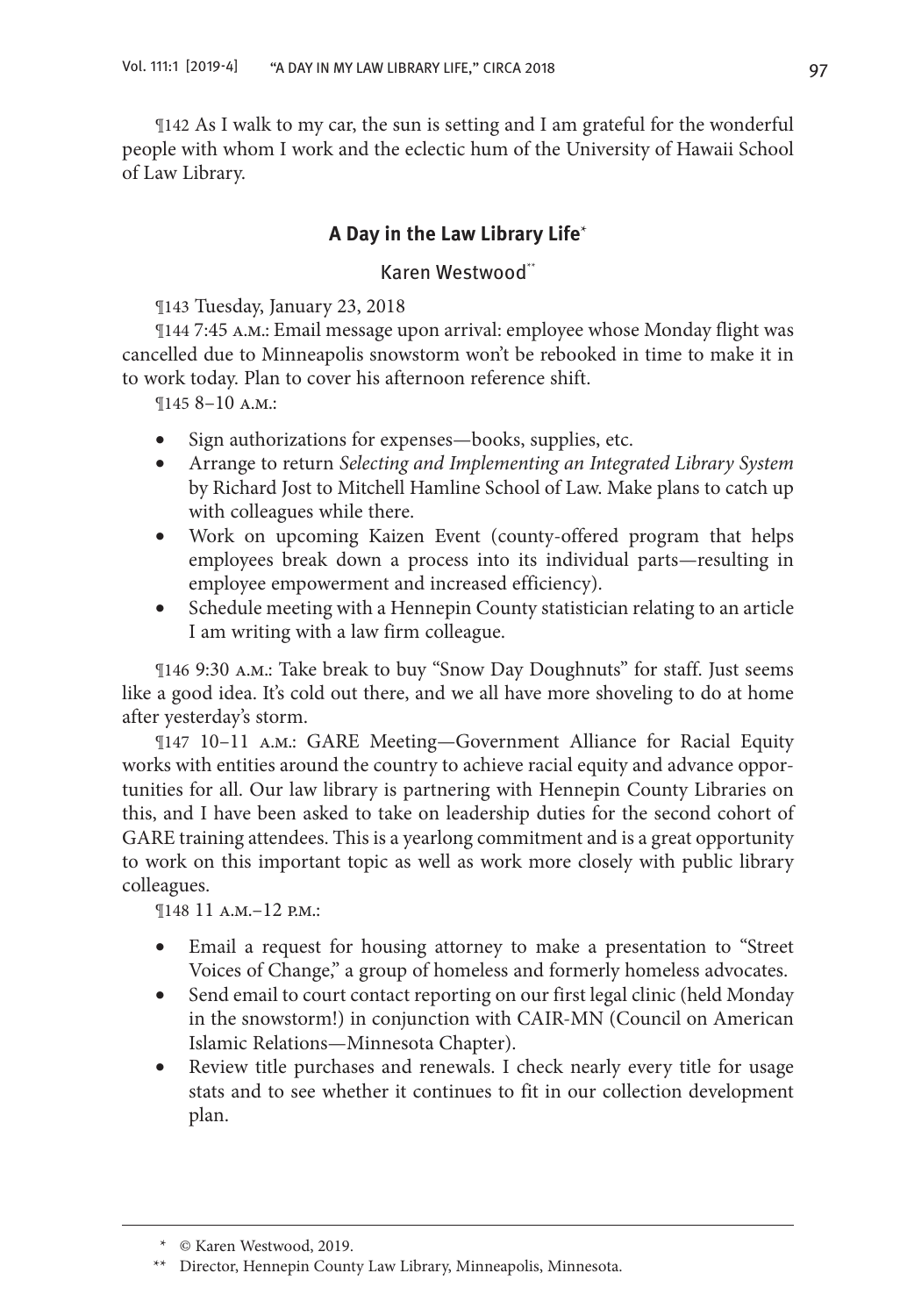¶149 12:00–12:30 p.m.: Eat a quick lunch brought from home. ¶150 12:30–5:00 p.m.: Reference desk shift.

Sample questions:

- Locate "Guardian's Annual Well-Being Report" form—from nonattorney patron.
- Receive gift of several packages of Post-It Notes ("Thanks for all the help!")—from nonattorney patron.
- Can we locate an unpublished BIA opinion?—from law firm librarian.
- • Where do we keep *Minnesota Practice*?—from an attorney.
- Multiple book location and photocopy requests—from attorneys, county staff, and nonattorney patrons.

Slow afternoon, so during the shift I also:

- Review donated local legal newsletters—check to see whether they fill any gaps we might have.
- Email the State Law Library, asking whether it would like any of the local newsletters that we determined we didn't need.
- Remember that the front door has not been completely closing when locked. Email staff to remind them to pull door all the way closed when closing the library. Send maintenance request for review of the door mechanism.
- File loose-leaf updates for *Milgrim on Trade Secrets* and *Chisum on Patents*.

¶151 4:00 p.m.: Other reference librarian goes home early, sick. Not likely that he'll be back tomorrow.

Wipe down reference desk, phone, and keyboard with hand sanitizer—sick librarian was on desk in morning. Probably of only talismanic benefit at this point.

¶152 5:00 p.m.: Close library; make mental list of what to do tomorrow:

- Plan to arrive at work in time to open library in event snowbound colleague has not made it back to the state yet.
- Email court colleague whom I learned in today's meeting is also involved with GARE. Any potential for partnership in that work?
- Work on communication plan to better promote our next clinic.

¶153 My tasks as director of the Hennepin County Law Library fall into a few general buckets, as illustrated by this log. First, I handle the administrative tasks you might expect—budgeting, bill paying, and so on. Second, I keep my hand in reference work—we have a small enough staff that it is necessary, but it also keeps up my skills, and I love reference questions. Third, I'm a communicator and promoter—sharing the value of the law library and looking for ways to partner with other entities. Our mission statement reads, "In support of access to justice, the Hennepin County Law Library ensures access to the body of law and legal materials for all." Tuesday, January 23, 2018, wasn't a very exciting day, but every day that I keep that mission front and center is a successful day in the law library life of a public law library director.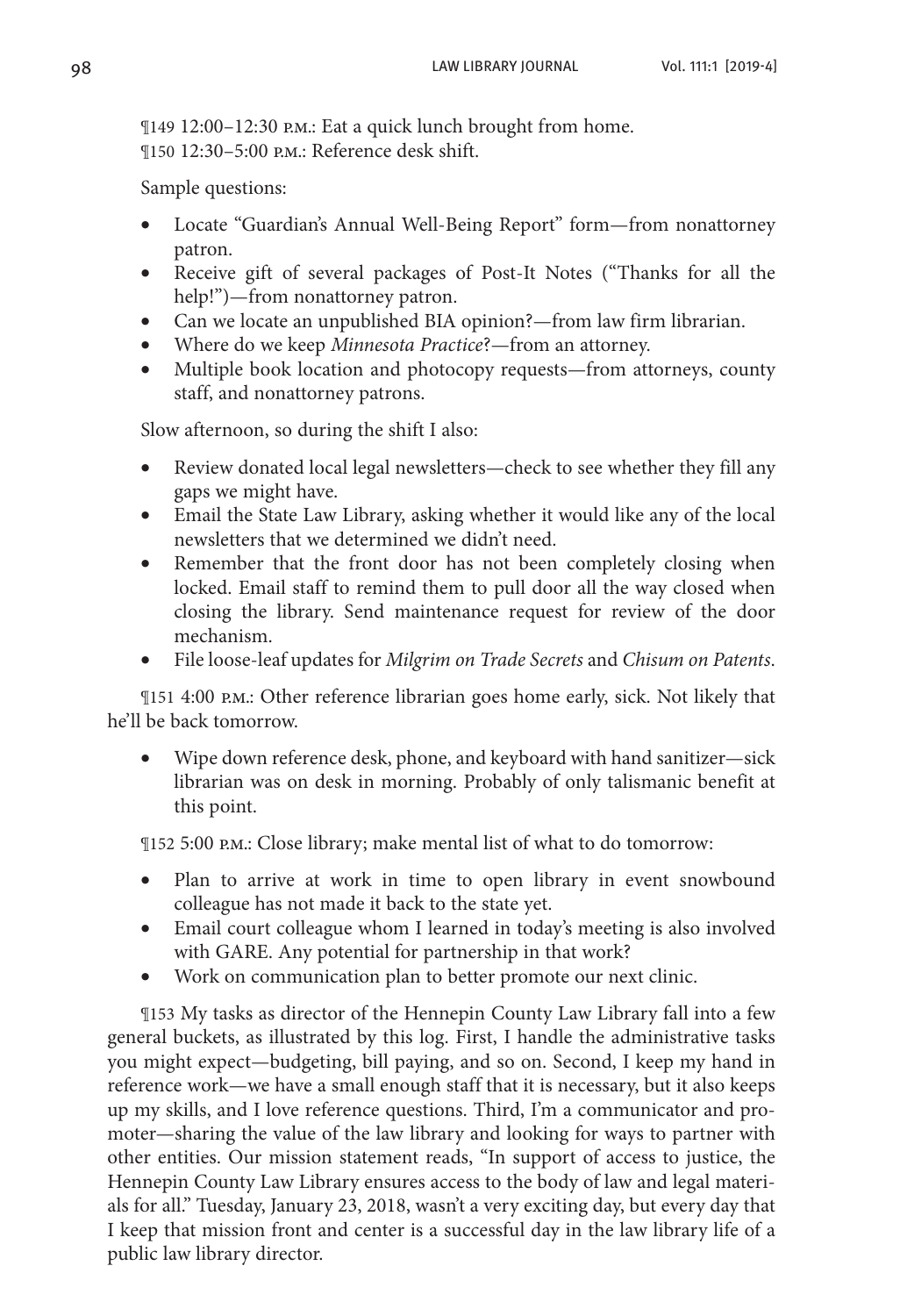## **Everything from Soup to Nuts: The Full Plate of Academic Law Library Directorship**\*

## Ronald E. Wheeler\*\*

¶154 I have been a professional law librarian for seventeen years, and this is my third academic law library directorship. BU is the fourth-largest private university in the United States and the nation's third-largest private urban university. The law school is highly ranked and regarded, and the law library serves a talented and prolific faculty, a J.D. enrollment of about 700, and a robust cohort of LL.M. students from foreign countries that numbers close to 200. We have twenty-two total law library staff, with eleven professional librarians, if you include me.

¶155 On Wednesday, January 24, 2018, I arrived at my office in the Fineman and Pappas Law Libraries on the third floor of the Boston University School of Law at 8:00 a.m. On the way to the office, I stopped at Dunkin' Donuts, which is just about a block away, to pick up two donuts and a small coffee. I always try to eat and pump up on caffeine before teaching.

¶156 I was particularly careful to be prompt that morning because the seminar course that I am teaching this semester, Critical Race Theory (CRT), meets from 8:30 a.m. to 10:30 a.m. I knew that I needed to review the assigned article once more and think about the learning outcomes I had formulated with regard to that article.

¶157 I find that I really enjoy teaching seminar courses such as this one. I teach CRT as a survey of the literature of critical race legal theorists and the body of work they have produced since the 1980s. Thus, it is a course in which the students read weekly academic articles and write one- to two-page weekly reflection papers about them. I then facilitate a class discussion of the articles with an eye toward teasing out a couple of main themes that I use as learning outcomes. During the course, the students produce a paper and I impose strict deadlines throughout for choosing a topic, producing an outline, producing a detailed outline with sources identified, producing a draft of the paper, and finally producing a final paper. My goal here is to teach students about creating a research plan and carrying it through to fruition.

¶158 So, in this thirty minutes before my class I reviewed my learning outcomes for this class meeting, skimmed the article, ate my donuts and drank my coffee, and printed out a class list to use as an attendance sheet. I then walked hurriedly out of my office, up a flight of stairs to the fourth floor of the building, and directly to my class, which is held in room 417.

¶159 For the next two hours, I facilitated a discussion of the article *Serving Two Masters: Integration Ideals and Client Interests in School Desegregation Litigation*, by Derrick Bell. This discussion was lively, so my job as facilitator was relatively easy. The fifteen students in my course are excellent and diverse. They even include an LL.M. student from China and a graduate student from the School of Public Health. The discussion felt enlightened, insightful, and thoughtful. I was also able to bring in my own knowledge of the issues surrounding busing that occurred in 1975 in Detroit, which the article discussed, since I was attending a Detroit public school during that time. Although that reality made me feel ancient, the students seemed to appreciate my firsthand knowledge and experience.

<sup>\*</sup> © Ronald E. Wheeler, 2019.

<sup>\*\*</sup> Director, Fineman and Pappas Law Libraries, and Associate Professor of Law and Legal Research, Boston University School of Law, Boston, Massachusetts.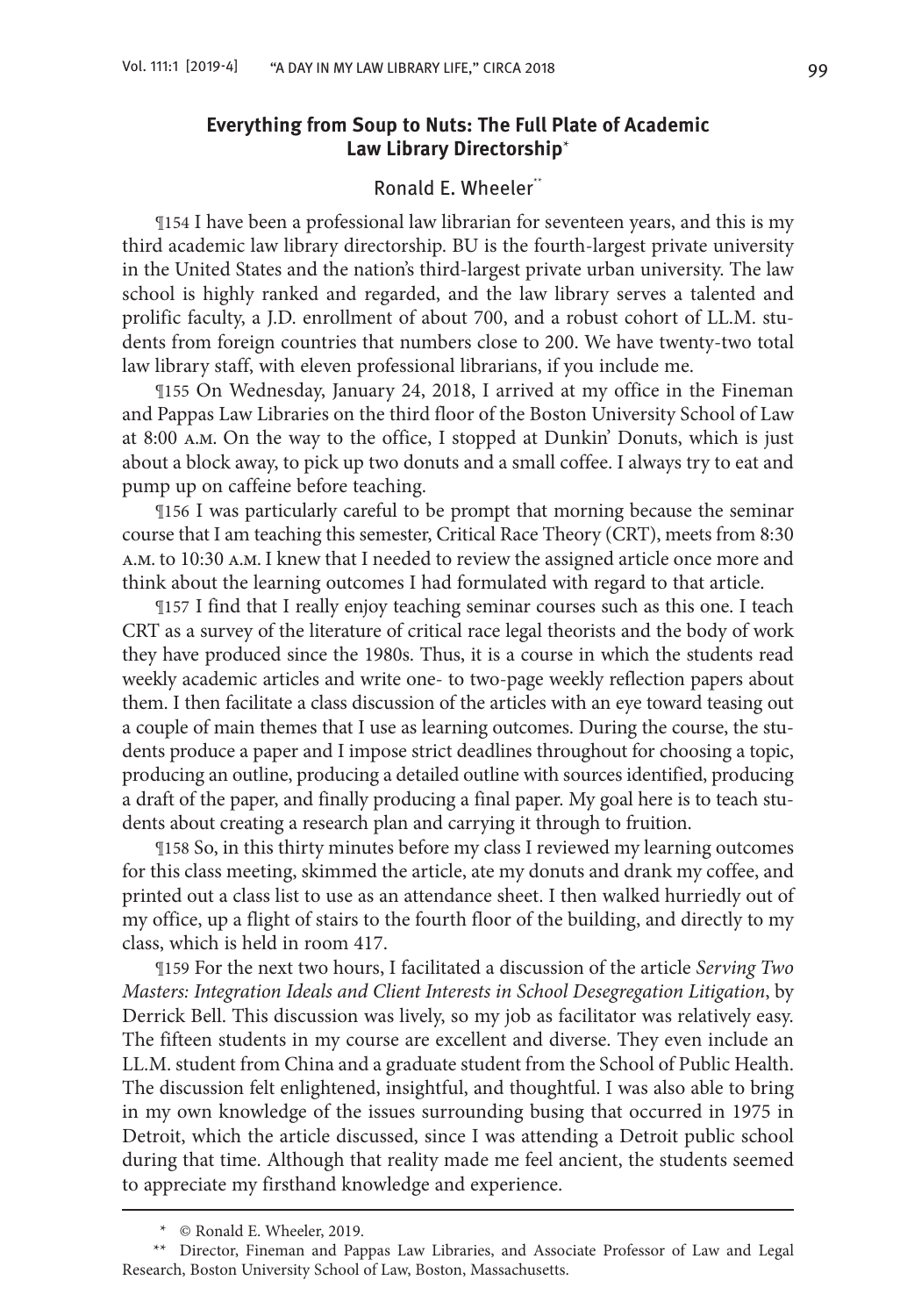¶160 After class, from about 10:30 a.m. to 11:45 a.m., I sat at my desk and tried to complete mundane and somewhat clerical tasks that are nonetheless absolutely necessary. I emailed students about various matters, including their enrollment status and whether they had been formally admitted off of the class waitlist. I downloaded and printed out each of my fifteen students' papers for the week and put them in my bag to read at home. I also edited my Blackboard Learn course site by editing the syllabus, adding to the online calendar, and amending some of the weekly topics. The final clerical task I performed was to record the attendance information for today's CRT class.

¶161 From about 11:45 to 12:45 I went out to lunch. I don't always take an hour lunch. Most days I grab something quick to eat at my desk. However, at 1:00 p.m. I was chairing a faculty committee meeting that I was dreading. So I decided to take an hour, get out of my office, and have a leisurely lunch to think through my strategy for this upcoming meeting. I ordered my go-to dish, the warm calamari salad, at a local restaurant called Scoozi.

¶162 When I returned from lunch, one of the meeting attendees had already arrived, so I grabbed my materials from my office and went directly to the law library conference room, located in our law library administrative suite about three offices away from mine.

¶163 The faculty committee I am co-chairing is called the Community and Inclusion Committee. It is, in effect, our law school's diversity committee, and its charge includes the following tasks:

- 1. Review the results of the student climate survey with an eye toward drawing conclusions and making recommendations.
- 2. Work with Student Affairs to draft an executive summary and final report (that draws conclusions and makes recommendations) to be shared with the entire community.
- 3. Present results to the faculty.
- 4. Follow up on possible professional development for faculty.
- 5. Continue to engage with Student Affairs around programming relevant to diversity and inclusion.
- 6. Strategize with Student Affairs and the First Generation Professionals group regarding enhanced programming for that population.
- 7. Continue strategizing around programming and events responsive to conservative students.
- 8. Respond to events as they occur.

¶164 On this day, the committee was meeting to decide what needed to be done with our first draft of the Climate Survey's Summary Report. The meeting was fraught, from my perspective, because I was in fundamental disagreement with my co-chair about the usefulness of the student climate survey and about the significance of certain findings. Ultimately, it was decided that certain revisions had to be made to the draft summary report, and that when the revisions were made by those assigned to them, they were then to be sent to me. My job became to harmonize all of the rewrites and to draft a cohesive and meaningful report. This was decided after about an hour of fairly disagreeable back and forth between myself and my co-chair about various issues. The meeting felt long and stressful, and I was glad when it finally ended.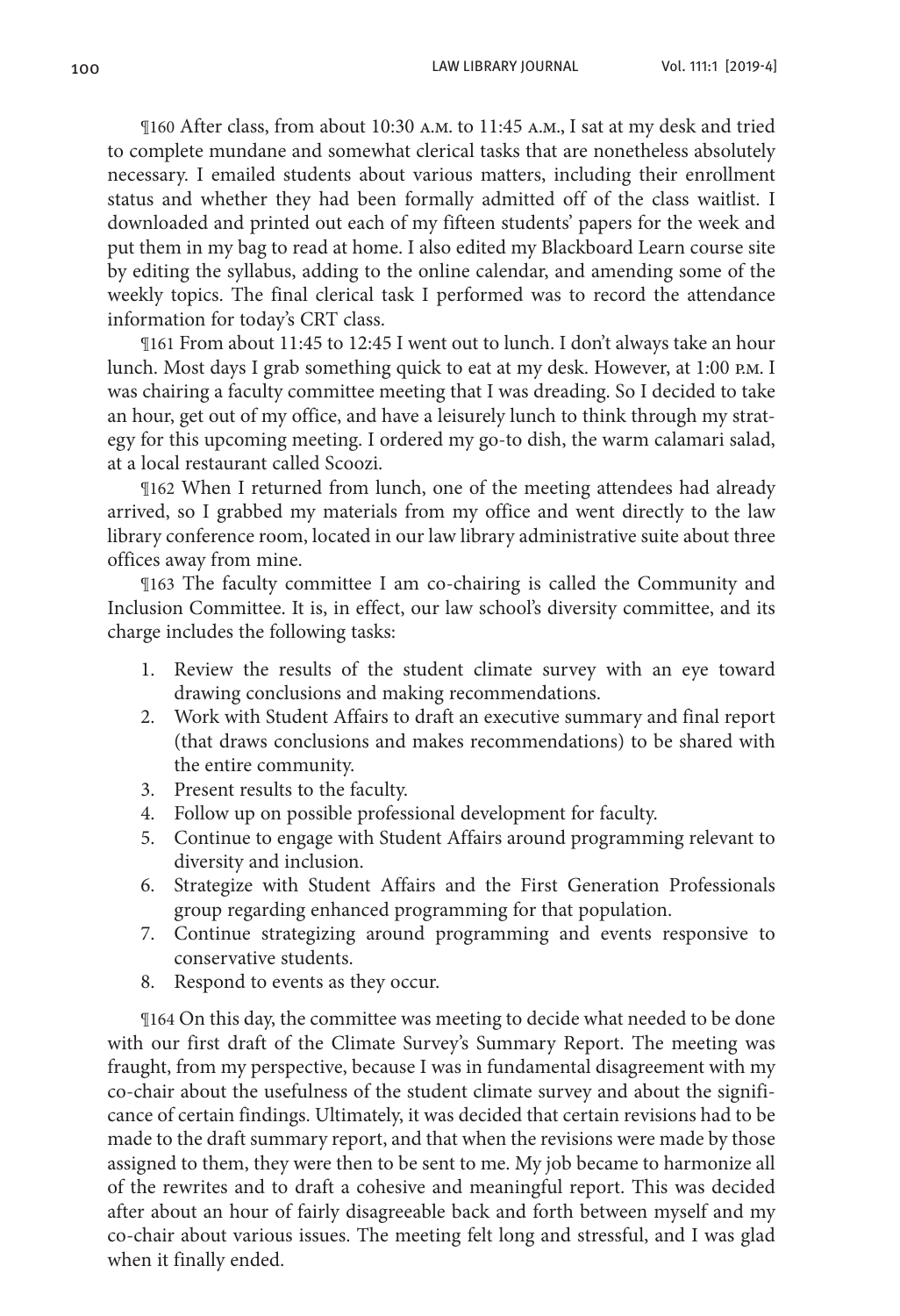¶165 At 2:00 p.m. I had a meeting with the dean of the law school, Maureen O'Rourke. Dean O'Rourke is currently serving as the chair of the ABA Council on Legal Education and Admission to the Bar. She is the dean who hired me into this job two years ago, and she is a fantastic and intense boss. I meet with her monthly for one-on-one meetings like this one, and I also meet with her every other week as part of the Dean's Management Committee, which is composed of all of the assistant and associate deans and other senior managers like myself. At this meeting we discussed the progress of the Climate Survey Summary Report, which I am currently working on. We also discussed my Critical Race Theory course and how it was going. She asked me to teach this course as a favor to her, so she is interested in its success. As is sometimes the case, law library issues or projects often get discussed with her via email, and it is the interpersonal stuff with colleagues, like my interactions with the co-chair of the Community and Inclusion Committee, that must be discussed in person.

¶166 From that meeting I rushed to room 417, where I co-teach the 1L legal research and writing course we call Lawyering Skills. I teach that course, which runs throughout both the fall and spring semesters, with Director of Legal Writing Robert Volk. The class meets twice a week for an hour each on Wednesdays and Fridays. Since my role in this particular class meeting was minimal, I was at ease and not worried about reviewing course materials.

¶167 When the Lawyering Skills class ended at 3:30, I returned to my office to do some cleanup tasks like organize papers, file papers, make notes on my day for this article, and revise my electronic calendar. Earlier in the week, I had slipped leaving the building and I broke my near-fall with my right hand. In doing so, I jammed the three middle fingers on my right hand. By 4:00 p.m., my fingers were still feeling sore and I feared one might be broken, so I left my office to go over to the occupational therapy office, where I could be seen right away. They have an X-ray machine there, and my hope was that they could let me know what I needed to do to heal. That is where I ended my workday. $72$ 

#### **Another Day in My Thirty-Year Law Library Life**\*

## Mary Whisner\*\*

¶168 I arrive at 8:45. On my way to my office, I stand in my colleague Maya's door and talk to her about an announcement she's preparing to alert our faculty to PolicyMap,<sup>73</sup> a new database from the campus library system that she has explored.

¶169 Once I'm sitting at my desk, I know I should think about what my day and week will be like, so I check my calendar. (This is the first day back after a three-day weekend.) Planning ahead doesn't come naturally to me, so I have to remind myself to do it. Today, I don't have any meetings or classes. On Thursday, I have a training session for visiting scholars. On Friday, my colleague Crystal and I are speaking to

<sup>72.</sup> *Editor's note*: The author reports that none of his fingers were broken, in fact, and that they healed well.

<sup>\*</sup> © Mary Whisner, 2019.

<sup>\*\*</sup> Research Services Librarian, Marian Gould Gallagher Law Library, University of Washington School of Law, Seattle, Washington.

<sup>73.</sup> PolicyMap, https://www.policymap.com [https://perma.cc/9VDL-WKQP].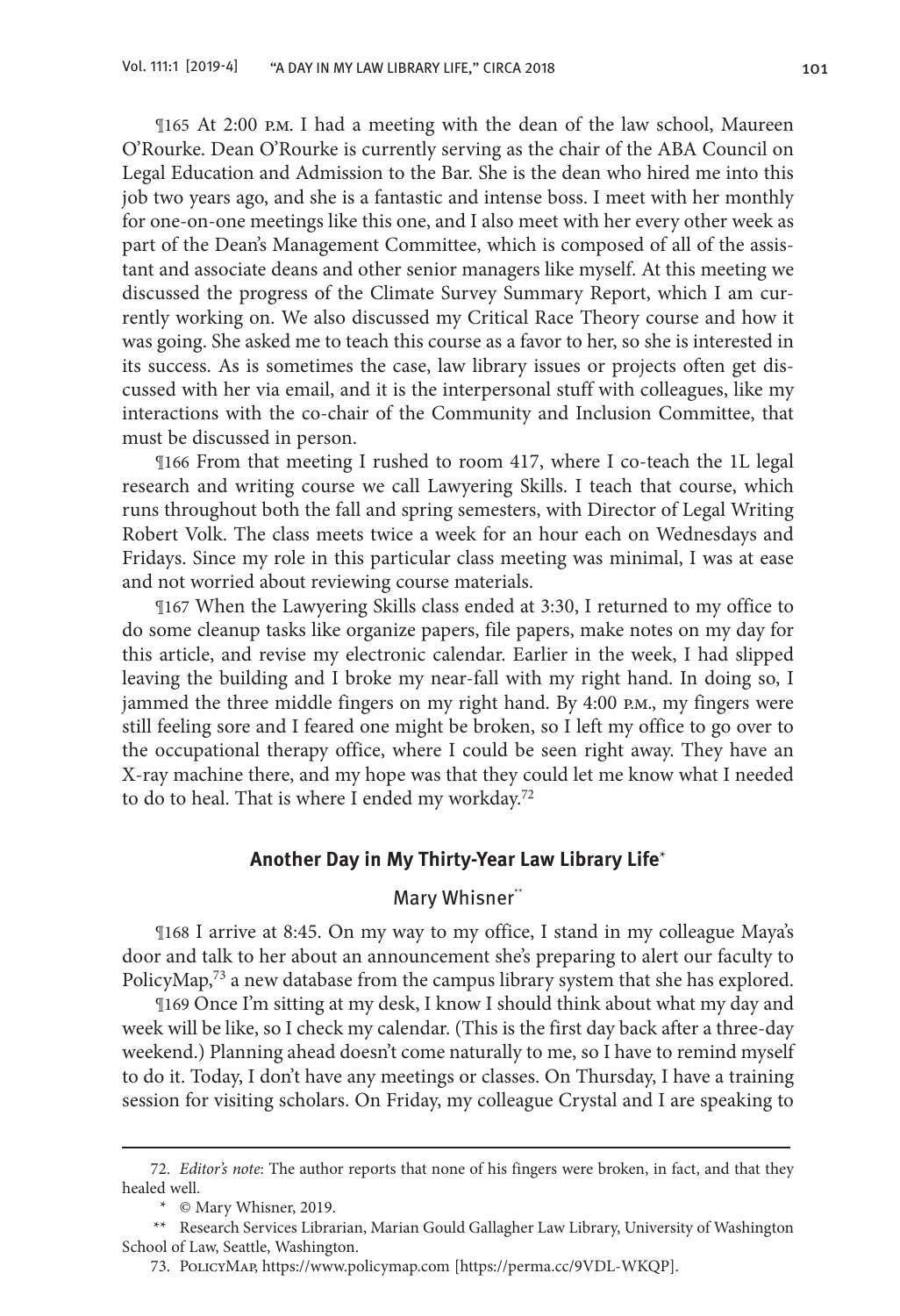a legislation class. Even though that is three days away, preparation is on my mind. I thought about it when I was in on Sunday, because I thought the class was early in the week. Once I saw that it wasn't until Friday, I allowed myself to work on the SSRN74 research guide I wanted to finish. Now I think I'll start the day with a couple of SSRN maintenance tasks: posting final versions of a couple of papers that are up in draft. It's not that the SSRN updates are urgent, but I think I can take care of them fairly quickly and have them out of the way. I'm confident that I'll be able to do enough prep for the legislation class before Friday. I'm not a stranger to the topic: one advantage to being at this stage in my career.<sup>75</sup>

¶170 But first I need to turn on my computer. I'll open up my email and see whether there's anything I need to reply to quickly. Maya sent me her draft announcement, so I spend a few minutes checking out her links and then play around with the database myself. It's really cool, but I don't want to get sucked in. It's a tough balance.<sup>76</sup>

¶171 At 9:36 I send an email message to the faculty with a link to our updated guide on SSRN.77 I also send a quick note to our law school's new contact at SSRN. Still reviewing email, I see a message from a graduate, sharing an article from the *American Journal of Public Health* about opioids and hepatitis. I look at the journal's website and see that the current issue has several interesting articles on the opioid crisis, so I send links to GallagherFYI-Health, the listserv we have for our health law folks.78

¶172 After two hours looking at email, replying to email, exploring a database, and sending messages to faculty, I realize I've been sitting way too long. My shoulders are getting tense. I need to get up and walk around. I'll take a walk out to the Reference Office to say hi to the intern on duty. On the way, I run into another intern I haven't talked to since the Christmas break. We chat about the idea he's working on for his major paper. In the Reference Office, I greet the two interns finishing up the 9 to 11 shift as well as the one starting the 11 to 1 shift.

¶173 Back at my desk, an alert from Westlaw leads me to an article about the quality of federal databases.<sup>79</sup> I think our administrative law faculty will be interested, so I'll send it. Assuming that they would prefer a PDF, I look to see whether it's on the journal's website or HeinOnline. Nope, and the version the author has on SSRN is just a draft. So I send the citation to the faculty members, explaining that it's on Westlaw and Lexis and will probably be on the journal's website and HeinOnline soon. While I am on the law review's homepage, I spot an article in the

<sup>74.</sup> *Editor's note*: Social Science Research Network.

<sup>75.</sup> Earlier this month I marked my thirtieth anniversary here.

<sup>76.</sup> For this project, I logged my activities by muttering into my phone, using the voice recognition feature in the Notes app. "Sucked in" displayed as "CEFTIN." "Tough balance" came out "cut fillets." Sure, it's a smartphone, but it's not that smart.

<sup>77.</sup> Mary Whisner, *SSRN*, Gallagher Law Library: Research Guides, https://guides.lib.uw .edu/law/ssrn [https://perma.cc/QR93-GHP3].

<sup>78.</sup> For more about our current awareness lists, see "GallagherFYI Lists," *in* Mary Whisner, *Staying Current*, Gallagher Law Library: Research Guides, http://guides.lib.uw.edu/law/staying -current/GallagherFYI [https://perma.cc/8MF5-BSUV].

<sup>79.</sup> Nathan Cortez, *Regulation by Database*, 89 U. Colo. L. Rev. 1 (2017). The alert is what I call my "vanity" alert, which tells me when something of mine has been cited. Cortez mentions one of my *Law Library Journal* columns at 12, n.48.